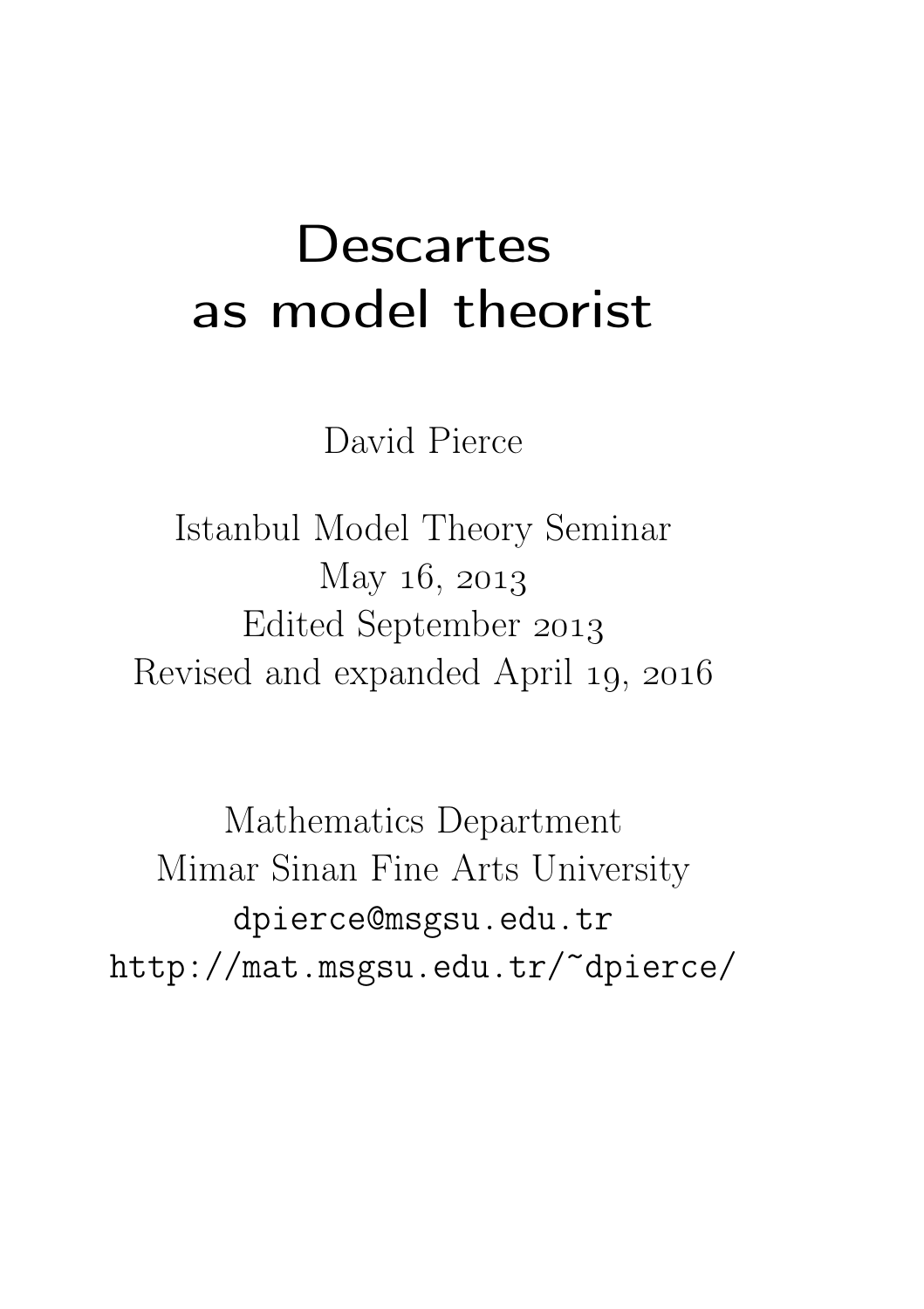## **Contents**

| Introduction        | 4  |
|---------------------|----|
| 1. Geometry         | 7  |
| 2. Vector spaces    | 20 |
| 3. Lie rings        | 22 |
| A. Transcript       | 29 |
| <b>Bibliography</b> | 33 |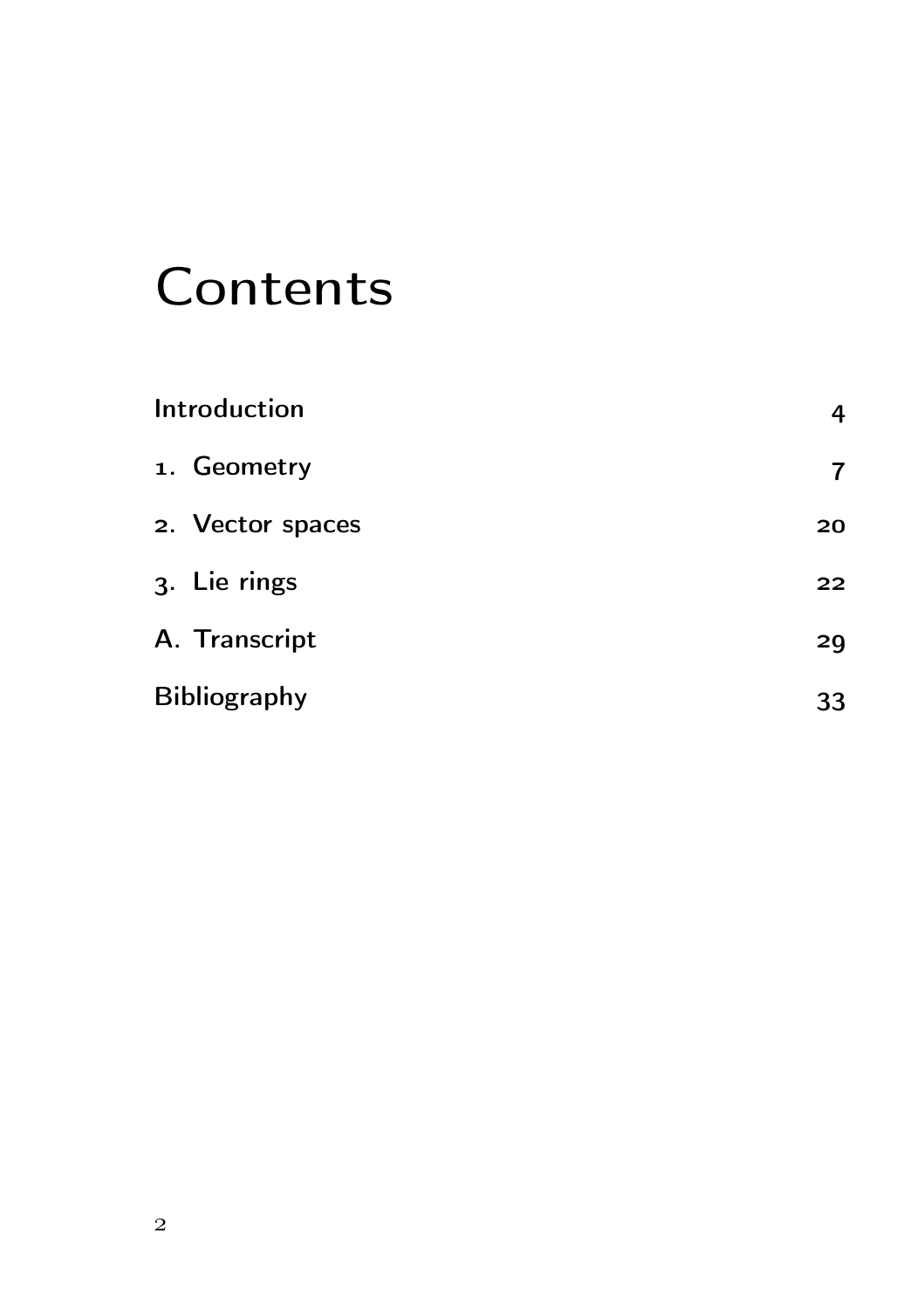# List of Figures

| 1.1. Descartes's definition of multiplication $\ldots$ 7               |  |
|------------------------------------------------------------------------|--|
| 1.2. Euclid's Proposition VI.2 8                                       |  |
| 1.3. Euclid's Proposition I.35 $\ldots \ldots \ldots \ldots \ldots$ 10 |  |
| 1.4. Pappus's Theorem and his proof 10                                 |  |
| 1.5. Hilbert's lemma for Pappus's Theorem 14                           |  |
| 1.6. Hilbert's first proof of Pappus's Theorem $\ldots$ 15             |  |
| 1.7. Hilbert's second proof of Pappus's Theorem 16                     |  |
| 1.8. Multiplication defined by equal rectangles $\ldots$ 17            |  |
| 1.9. Associativity of multiplication $\ldots \ldots \ldots \ldots$ 18  |  |
| 2.1. Scalar field defined in a vector space $\ldots$ 20                |  |
| A.1. Descartes's definition of multiplication 29                       |  |
| A.2. Equality of pairs $(x_i, y_i)$ of parallel vectors 30             |  |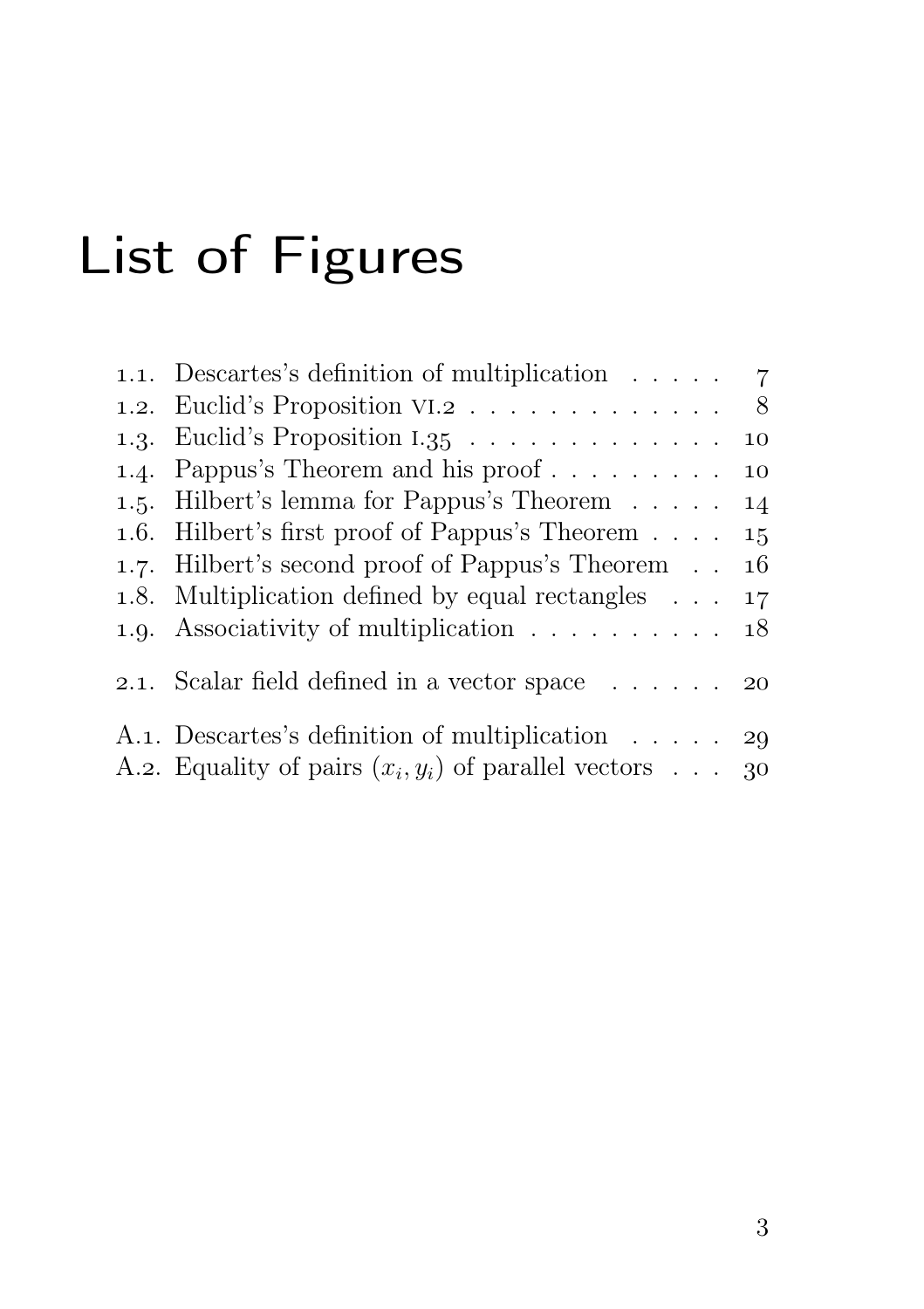### Introduction

The present document is an exposition of three related topics:

- . The interpretation of a field in a Euclidean plane, which allowed Descartes to create what we call analytic geometry. Descartes did not supply the details, but we can do it by Pappus's Hexagon Theorem, as well as other means.
- . The interpretation of the scalar field in a vector space (of dimension at least 2) over the field by means of parallelism. This leads to the results of the paper, "Modeltheory of vector-spaces over an unspecified field"  $[15]$ .
- . The interpretability, by existential formulas, of fields with several derivations in certain Lie rings equipped with a group endomorphism. This leads, through the paper "Fields with several commuting derivations"  $[16]$ , to the existence of model-complete theories of Lie rings with group endomorphism.

I alluded to the last item at  $[15, \, \S_1, \, p. \, 424]$ ; but the present document is so far the most thorough account.

The document consisted originally of notes for a talk to be given on May  $16$ , 2013. The abstract of the talk was as follows.

In his *Geometry* of 1637, Rene Descartes gave a geometric justification of algebraic manipulations of symbols. He did this by interpreting a field in a vector-space with a notion of parallelism. At least this is how we might describe it today.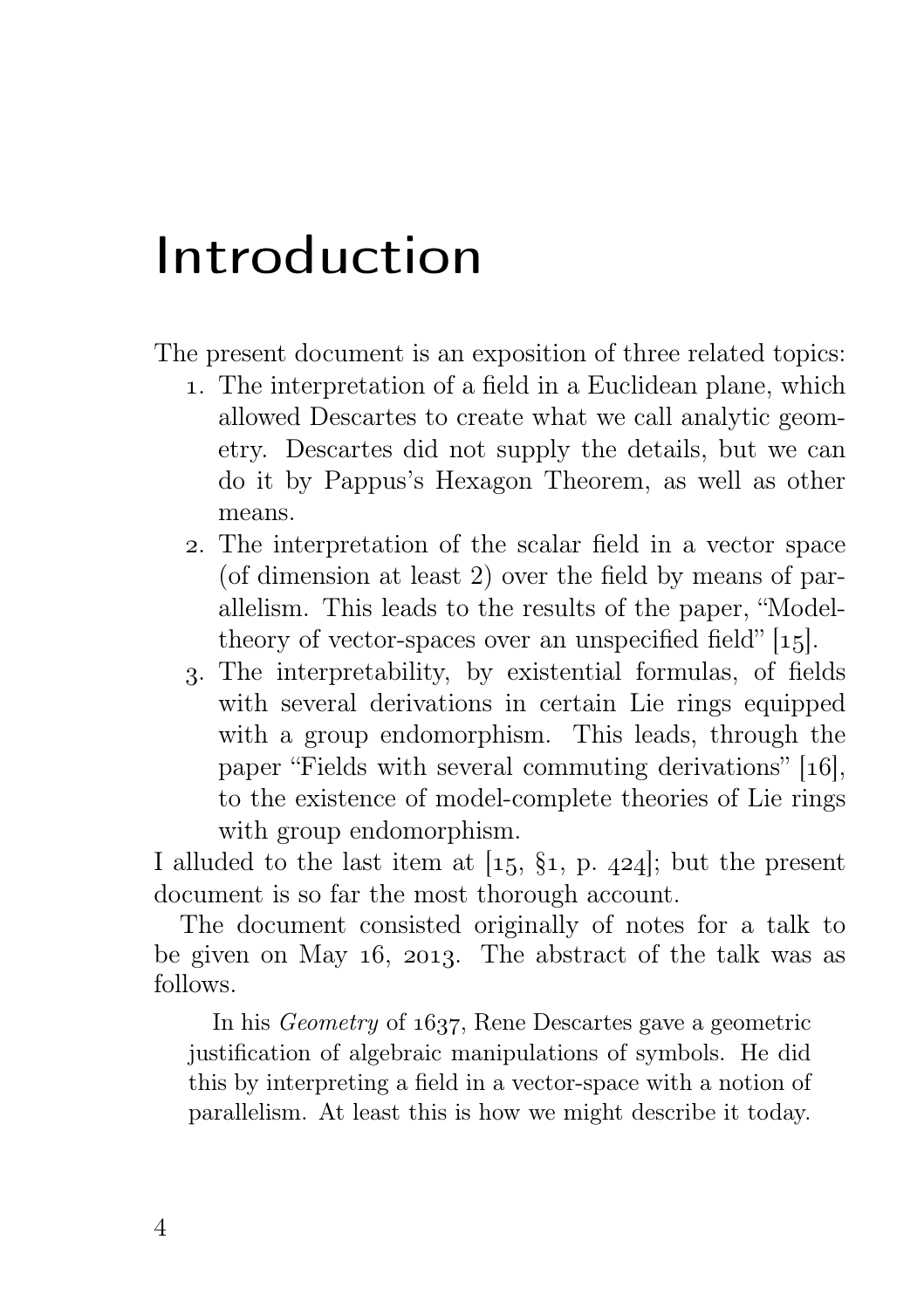I alluded to this in the abstract for my February 28 seminar, but did not actually talk about it.<sup>1</sup> Now I want to talk about it.

By fixing a unit, Descartes defines the product of two line segments as another segment. He relies on a theory of proportion for this. Presumably this is the theory developed in Book v of Euclid's Elements—the theory that inspired Dedekind's definition of real numbers as "cuts" of rational numbers.

But this theory has an "Archimedean" assumption: for any two given segments, some multiple of the smaller exceeds the larger.

In fact this assumption is not needed, as Hilbert observed in Foundations of Geometry. Hilbert uses instead Pappus's Theorem. This work may be known now as "interpreting a field in a projective plane."

I tracked down Pappus's original argument (from the 4th century), and [on May  $13$ ,  $2013$ ] I wrote an account of it on Wikipedia [in the "Pappus's hexagon theorem" article, in the "Origins" section].

As for model theory, another result that comes out of these considerations is that there are model-complete theories of Lie-rings equipped with an endomorphism of the abeliangroup-structure.

According to my records, in the actual talk, "I said something about all sections of the notes, mainly in the order 2 [vector spaces,  $\alpha$  [Lie rings], a [geometry]." According to the notes of Ayşe Berkman, transcribed as an appendix below (but which may not be complete), I did not talk about geometry at all.

The talk concerned mainly the work with Özcan Kasal that would appear in "Chains of theories and companionability" [8].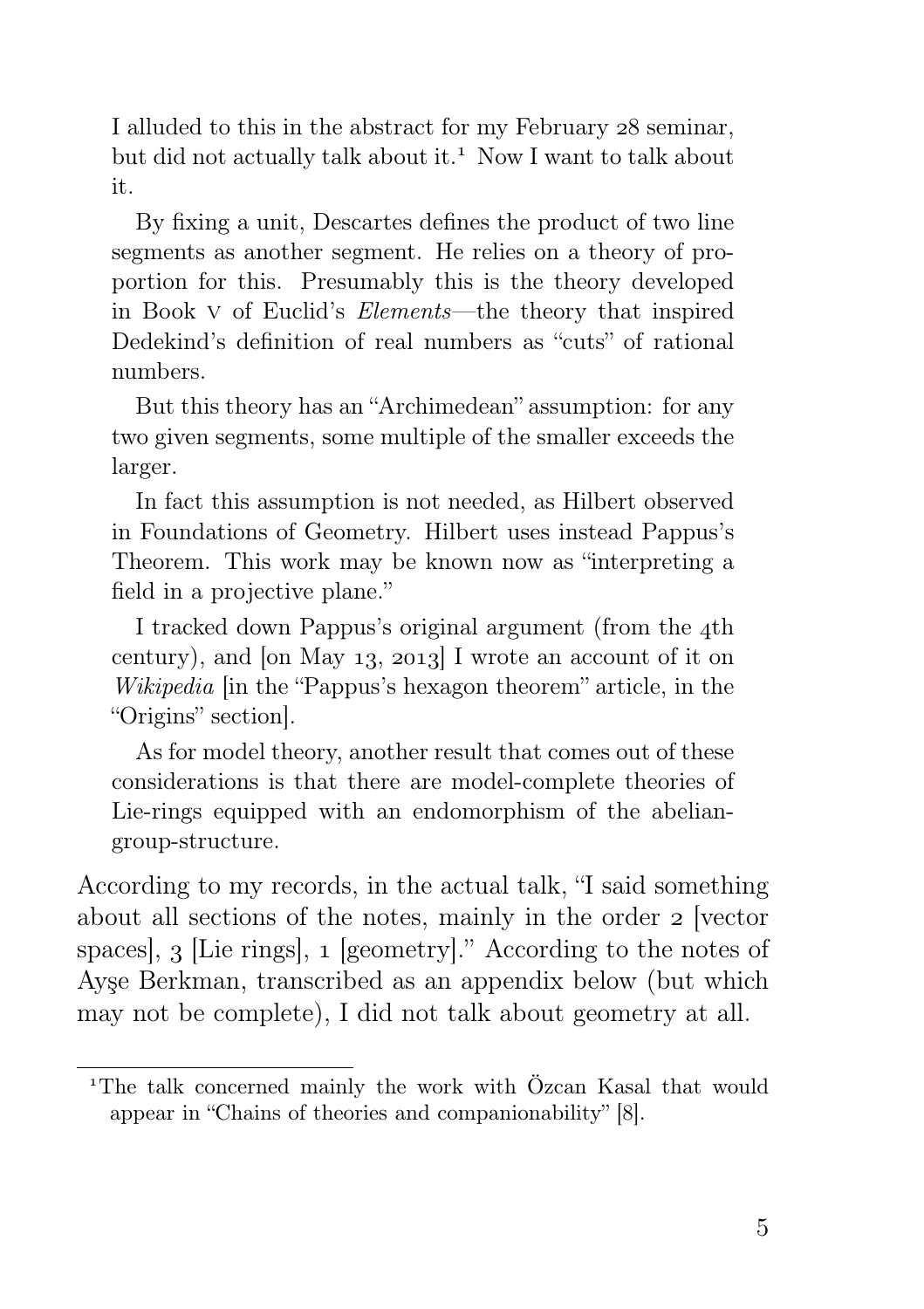I revisited my notes in the following September, and now again in April, 2016. I have made some corrections and changes of style to the main text. More thoroughgoing revisions, reflecting the increase of my own knowledge (especially about Pappus and Dedekind), are in the footnotes. (All but one of these notes are from  $2016$ .)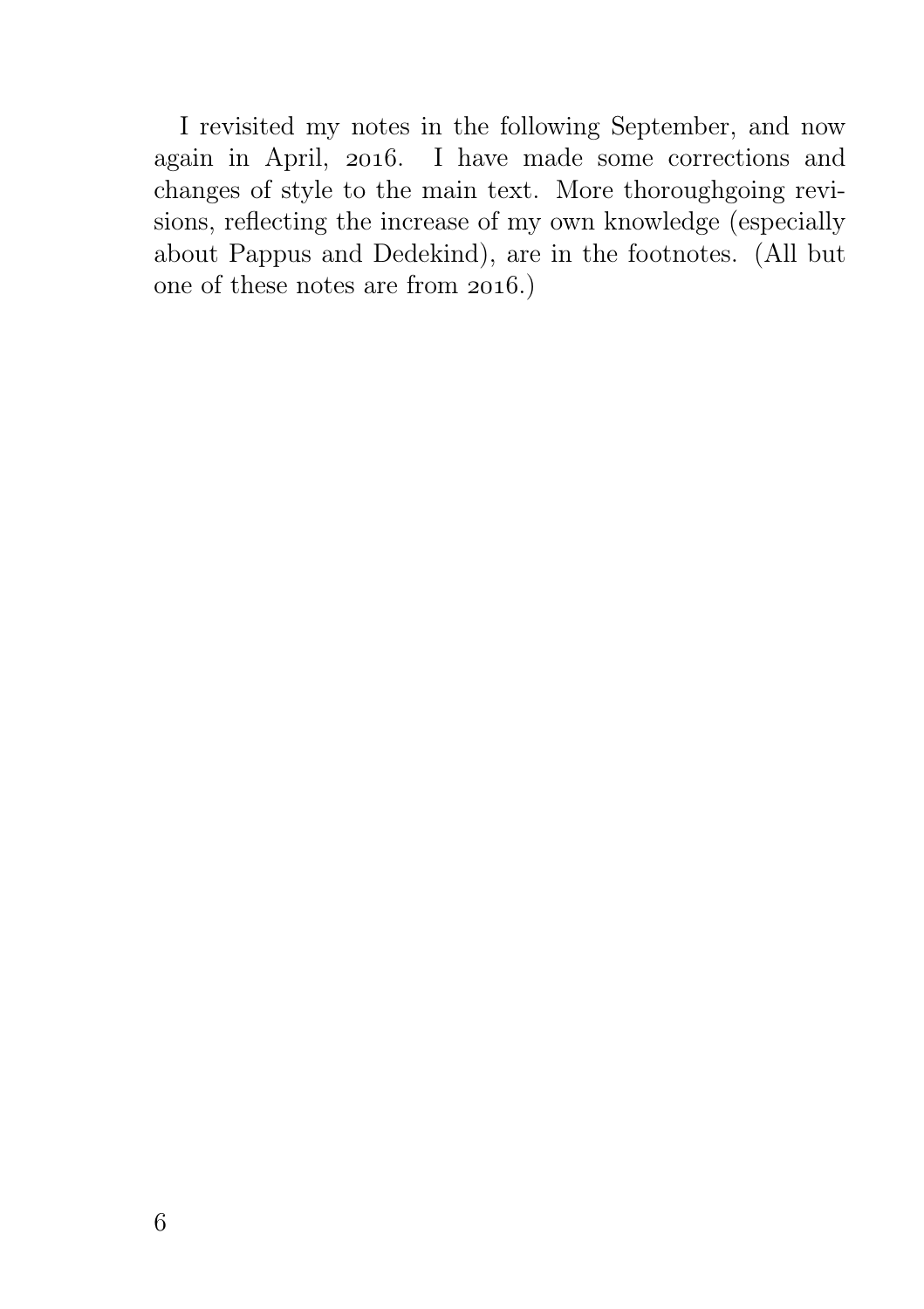#### . Geometry

By fixing a line segment in the Euclidean plane as a unit, Descartes defines multiplication of segments  $[2]$ . Thus he justifies algebra by interpreting it in geometry.



Figure 1.1.: Descartes's definition of multiplication

Hilbert will go the other way, using algebra to produce models of his geometric axioms.

Descartes needs Proposition VI.2 of Euclid's Elements  $[3]$ , that a line parallel to the base of a triangle divides the sides proportionally, as in Figure .. Descartes himself uses single minuscule letters for line segments. To denote equality, he uses the reverse of our  $\propto$ , instead of  $=$ .<sup>1</sup> Strictly we should probably consider these minuscule letters as lengths of line segments; and the length of a segment should be understood

 $N$ <sup>1</sup>Nonetheless, though Descartes was writing in  $1637$ , Robert Recorde had introduced our "equals" sign in  $1557$  [17]. (Footnotes were added in 2016, unless otherwise noted.)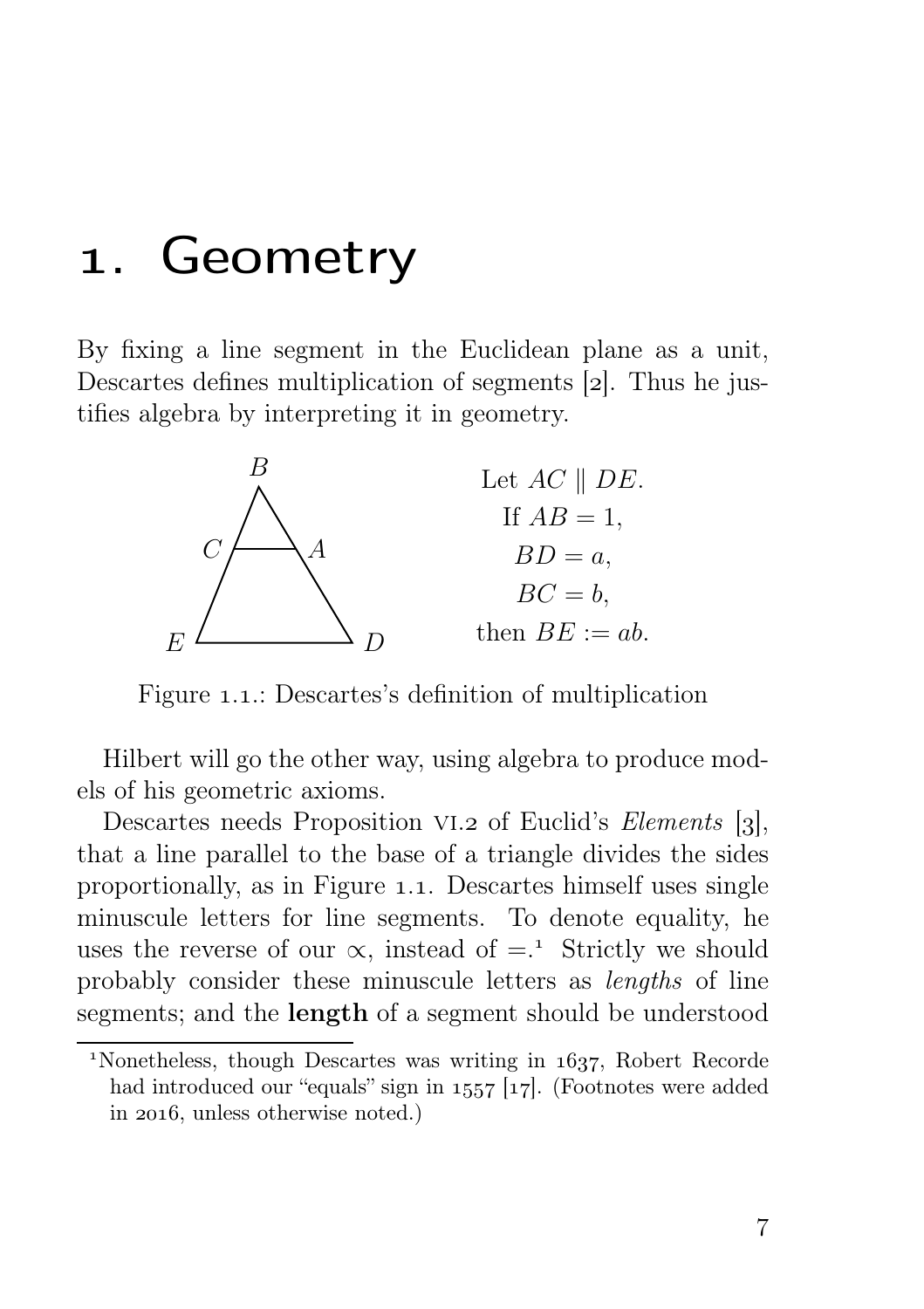as the class of all segments that are congruent to it. (In Euclid, equality means congruence; sameness is a different notion.)

The proof of VI.2 uses the auxiliary lines in Figure 1.2, along with  $VI.1$ , that triangles (and parallelograms) with the same height are to one another as their bases.



Figure 1.2.: Euclid's Proposition VI.2

This follows easily from the definition of proportion in Book v of the Elements. This definition uses an "Archimedean" assumption: for any two magnitudes of the same kind (as line segments, or areas), some multiple of the smaller exceeds the larger. If A, B, C, and D are magnitudes, A and B being of the same kind, and likewise  $C$  and  $D$ , then

 $A:B::C:D$ 

means for all positive integers  $k$  and  $m$ ,

$$
kA > mB \iff kC > mD,
$$
  
\n
$$
kA = mB \iff kC = mD,
$$
  
\n
$$
kA < mB \iff kC < mD.
$$

We then might understand

$$
(A:B) = \{m/k : kA < mB\}.
$$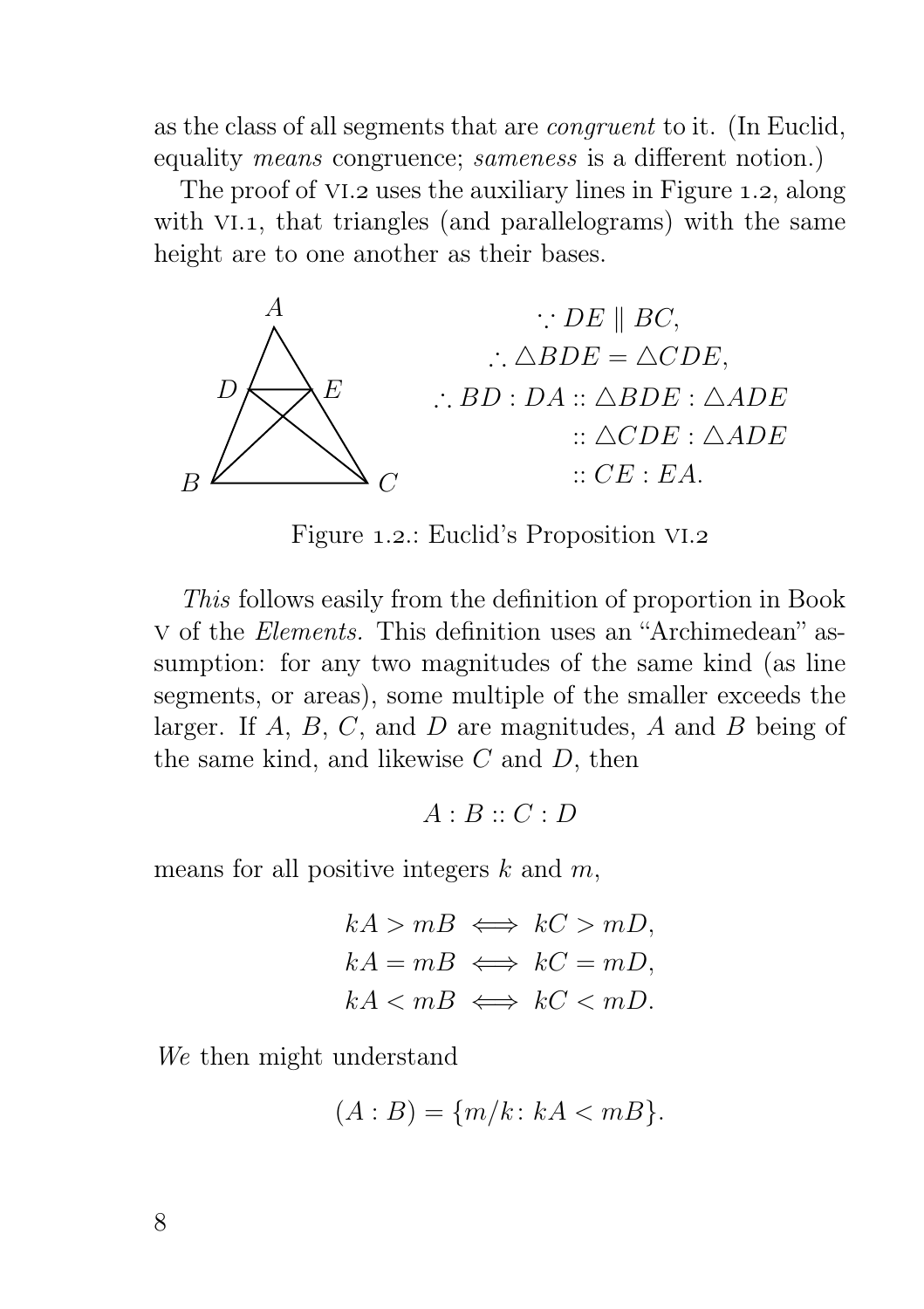Thus a ratio corresponds to a *Dedekind cut* of positive rational numbers.

Dedekind [1, I] does not say his definition (discovered November 24,  $1858$  of the real numbers is inspired by Euclid. But apparently he read Euclid in school  $[18, p. 47]$ .

Dedekind does not show explicitly that the real numbers defined by him satisfy the field axioms; but he says it can be done. His idea seems to be this: the operations of  $+$  and  $\times$  are continuous in each coordinate, and therefore every equation, like

 $(x + y) \cdot z = x \cdot z + y \cdot z$ ,

that is satisfied by all rationals is satisfied by all reals as well.

The works that I know—Landau  $[10, Thm 144, p. 55]$  and Spivak  $\lceil \log_2 p \rceil$ ,  $\lceil \log_2 p \rceil$  do not take this approach, but work directly with the definitions of  $+$  and  $\times$  as cuts.

Descartes does not recognize a need to prove associativity and commutativity of his multiplication.

Note that addition is "obviously" commutative and associative, since equality of parts implies equality of the wholes. Consider for example Euclid's  $1.35$  in Figure 1.3, that parallelograms on the same base and in the same parallels are equal, because they can be divided into parts that are respectively equal, though differently arranged.

We can prove commutativity of multiplication using a case of Pappus's Theorem.<sup>3</sup> In Figure 1.4, let

<sup>&</sup>lt;sup>2</sup>Dedekind *does* cite Euclid in  $\left[1, II, Preface, pp. 36–40\right]$ , where he observes in effect that every ratio of Euclidean magnitudes is a real number, but that critics have not understand that he (Dedekind) is doing something new, namely showing how to define real numbers without reference to magnitudes.

What we now call Pappus's Theorem is that, if the vertices of a hexagon lie alternately on two straight lines, then the intersection points of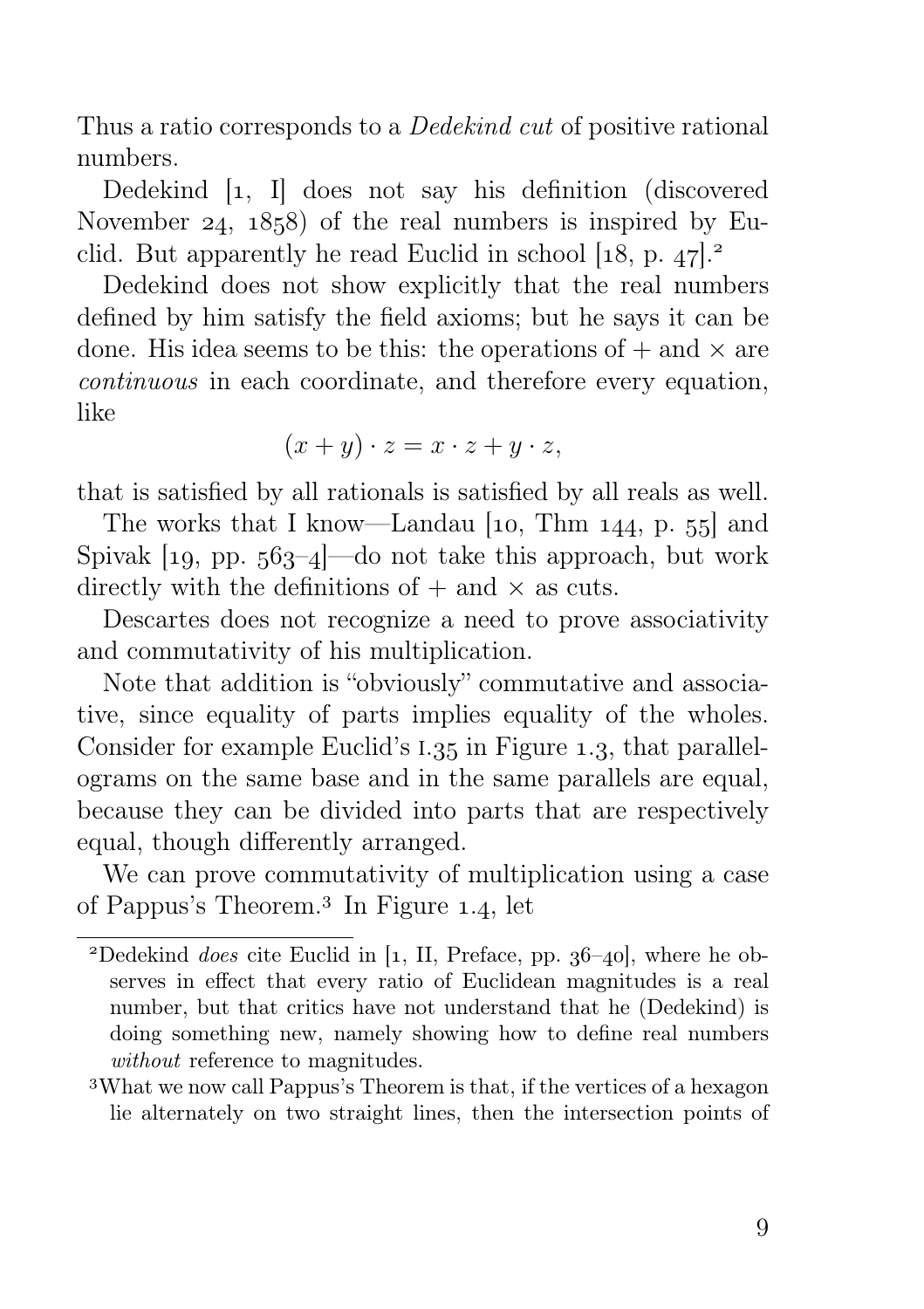

Figure 1.3.: Euclid's Proposition I.35



Figure 1.4.: Pappus's Theorem and his proof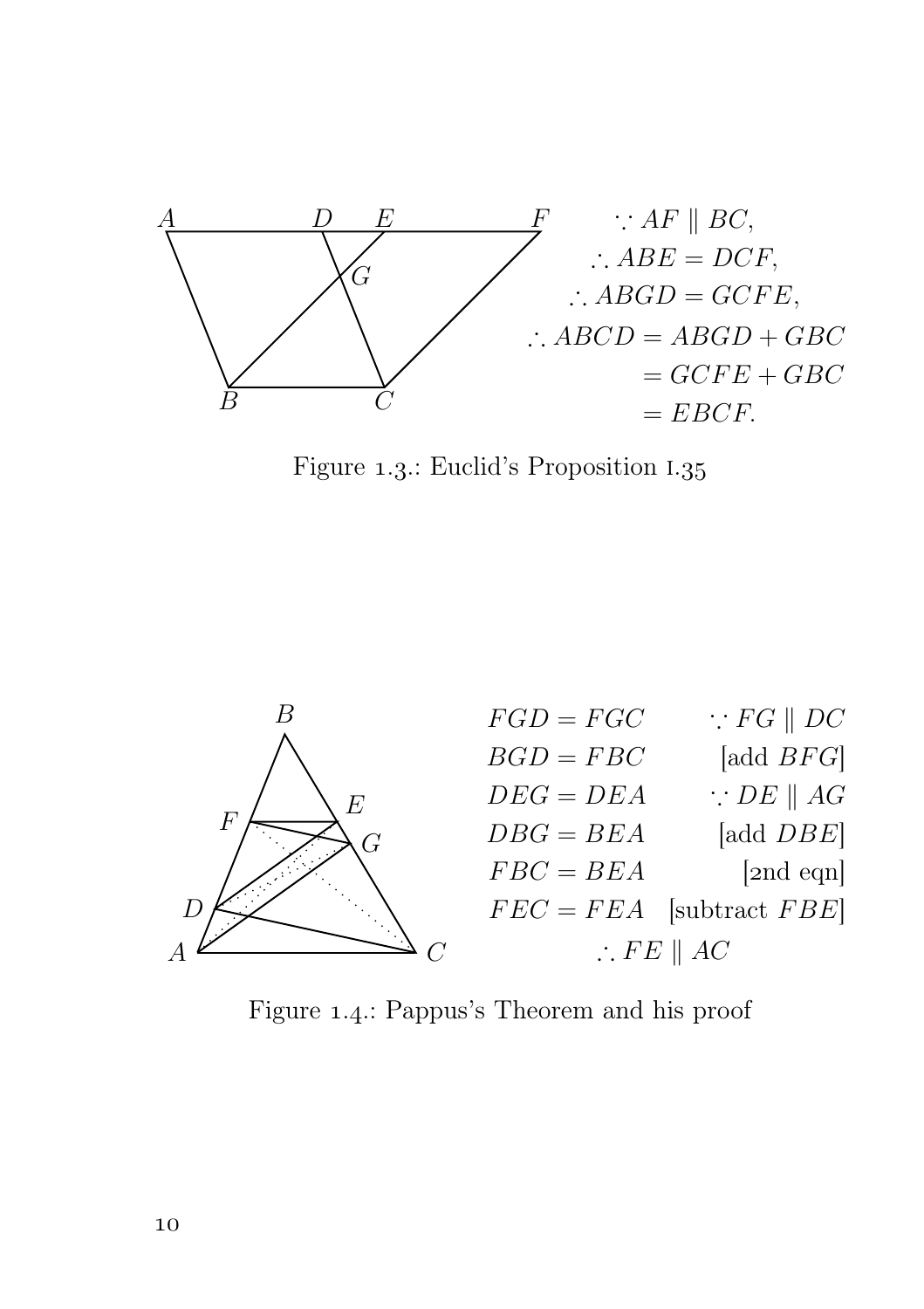$BF = 1,$   $BE = 1,$   $BD = a,$   $BG = b.$ 

Assume  $DC \parallel FG$  and  $DE \parallel AG$ . Then

 $BA = ab$ ,  $BC = ba$ .

These are equal, provided  $AC \parallel FE$ . To prove the parallelism, we may note that

$$
BF: BD::BG: BC, \qquad BD:BA::BE:BG,
$$

each of the three pairs of opposite sides of the hexagon lie on a straight line. Here parallel straight lines are counted as meeting "at infinity." Thus, in the case now under consideration, each of two of the pairs of opposite sides of the hexagon are parallel; the conclusion is that the third pair are parallel. This is Lemma VIII of Pappus's  $38$  lemmas for Euclid's (now lost) book of Porisms. These lemmas are part of Book vii of Pappus's *Collection*  $\lbrack 11, pp. 866–q1q \rbrack$ . Within Book vii, by the count of Hultsch, the lemmas are Propositions  $127-64$ ; thus Lemma VII is Proposition 134.

Pappus's own proof uses not proportions, but areas; I have added it to Figure 1.4. In 2013, I did not know Pappus's proof, because I had accepted Heath's account  $[5, pp. 419-21]$ , whereby Pappus's Theorem is found in Propositions  $138, 139, 141,$  and  $143$  of Book VII, that is, Lemmas XII, XIII, XV, and XVII for Euclid's *Porisms*. Heath was following Chasles's analysis of the  $38$  lemmas. Thus, unless Heath misrepresents Chasles, he too overlooked the import of Proposition 134. Kline  $[9, p. 128]$  cites only Proposition 139 as being Pappus's Theorem. This proposition is the case of Pappus's Theorem where each pair of opposite sides of the hexagon are intersecting, and the two straight lines on which the vertices lie alternately are not parallel. In Proposition 138, those straight lines *are* parallel. Propositions  $141$ and 143 are the converse: if the straight line through the intersection points of two pairs of opposite sides of the hexagon meets a fifth side at a point, then the sixth side must pass through that point. As Alexander Jones observes, citing Jan Hogendijk, the result can be seen as the same as that of Propositions  $138$  and  $139$ , if one relabels the points; but this is not how Pappus's proof goes  $[13, p. 562]$ . In 2015, I translated the first 19 of Pappus's lemmas from Greek to Turkish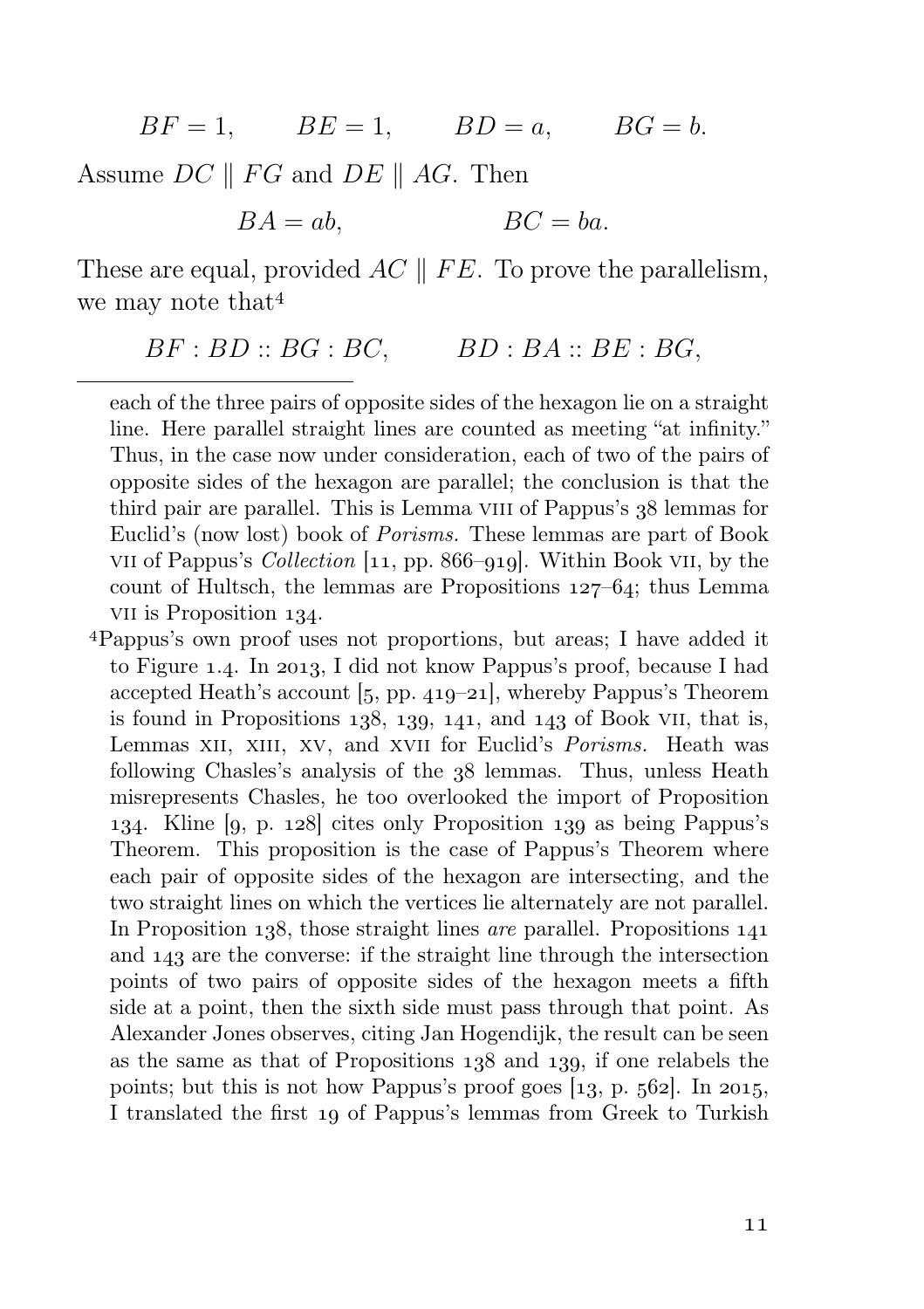and therefore, by Euclid's Proposition V.23,  $ex\ a equali$ ,<sup>5</sup>

$$
BF:BA::BE:BC.
$$

The proof of  $V.23$  does not use commutativity of multiplication of integers, but uses the Archimedean property. In fact it uses a bit more than this: of two unequal magnitudes of the same kind, their *difference* is also of the same kind. The argument can be made as follows, where capital letters are now magnitudes.

**v.8.** Suppose  $A > B$ , and C is of the same kind as these. Then for some k we have  $k(A-B) > C$ , and so for some m we have

$$
kA > mC > kB,
$$

and thus  $A: C > B: C$  (hence also  $C: A < C: B$ ).

**v.14.** If  $A : B :: C : D$  and  $A > C$ , then

$$
C: D :: A : B > C : B,
$$

so  $B > D$ .

for use in a course called Geometriler. Only late in the process did I learn about Jones's edition of Pappus's Book VII  $[12]$ . It seems that Pappus did not consider the case of the theorem named for him in which exactly one of the three pairs of opposite sides of the hexagon are parallel.

<sup>5</sup>Euclid's V.22 is, "If there be any number of magnitudes whatever, and others equal to them in multitude, which taken two and two together are in the same ratio, they will also be in the same ratio ex aequali" [4, p. 58]. That is, if  $A_1 : A_2 :: B_1 : B_2, \ldots, A_n : A_{n+1} :: B_n : B_{n+1}$ , then  $A_1 : A_{n+1} :: B_1 : B_{n+1}$ . Proposition V.22 is a variant: "If there be three magnitudes, and others equal to them in multitude, which taken two and two together are in the same ratio, and the proportion of them be perturbed, they will also be in the same ratio ex aequali."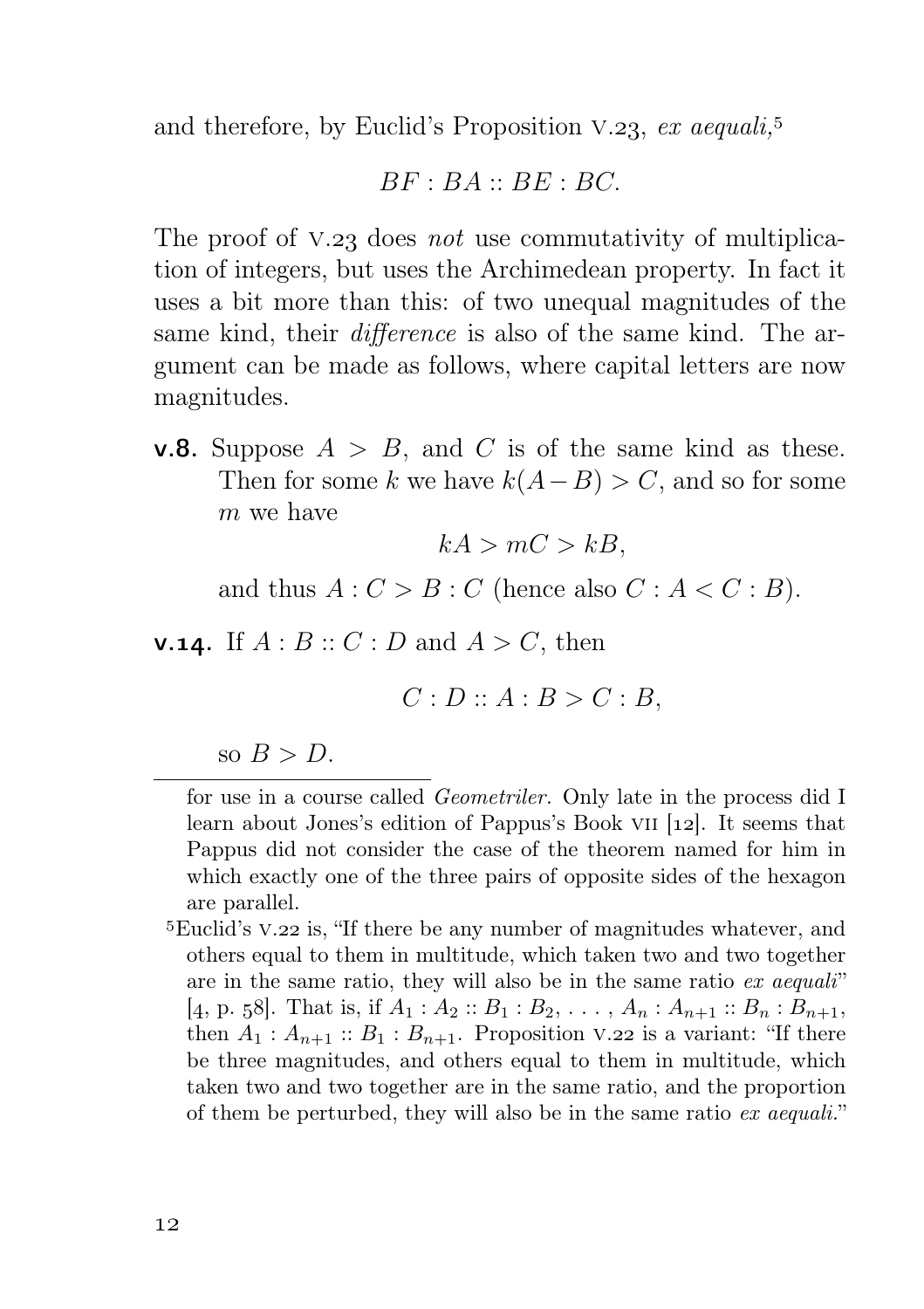$v.21.$  Suppose

 $A : B :: E : F,$   $B : C :: D : E.$ If  $A > C$ , then  $E : F :: A : B > C : B :: E : D$ , so  $D > F$ .

**v.23.** Same supposition as V.21. Then for all k and m,

 $kA : kB :: mE : mF,$   $kB : mC :: kD : mE,$ 

and so  $kA > mC \implies kD > mF$ . Thus

 $A \cdot C \cdot D \cdot F$ 

For associativity, in the same Figure 1.4, suppose

$$
BF = 1, \t\t BD = ab, \t BE = b,
$$
  

$$
BA = ac, \t BG = c.
$$

Then  $DE \parallel AG$ . Also

$$
DC \parallel FG \implies BC = c(ab),
$$
  
 
$$
AC \parallel FE \implies BC = b(ac).
$$

The theorem we have used is that if the vertices of a hexagon lie alternately on two straight lines, and each of two pairs of opposite sides are parallel, then so are the third pair. More generally, the intersection points of the pairs of opposite sides lie on the same straight line—in our case, this is the "line at infinity". Pappus proved the finite case  $[11, VIII.138–9].<sup>6</sup>$ 

Pascal's Theorem is the generalization of Pappus's Theorem in which the vertices of the hexagon lie on a conic section. It

<sup>&</sup>lt;sup>6</sup>As already noted, Pappus proved the "infinite" or parallel case as well.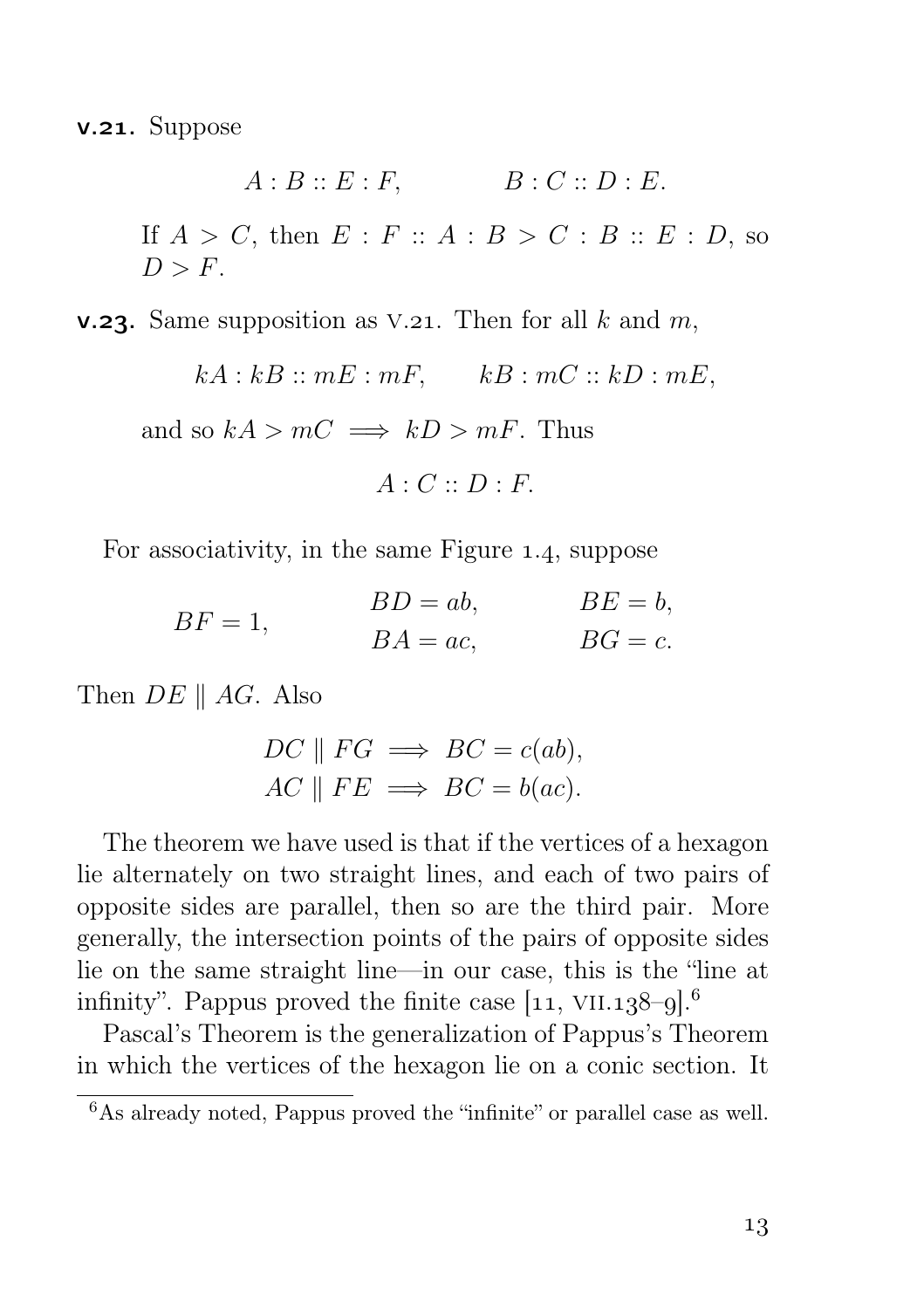

$$
\therefore \angle ACB = \angle ADB = \text{right}
$$
  

$$
\therefore \angle BAD = \angle CAE
$$

Figure 1.5.: Hilbert's lemma for Pappus's Theorem

is enough to prove the case of a circle, since non-degenerate conic sections are projections of a circle.

One can prove Pappus's Theorem without using proportions (or the Archimedean property in any way). See Hilbert's Foundations of Geometry [6, §14, pp. 24–29], where the theorem is named for Pascal. Hilbert argues as follows. In Figure 1.5, the angles ACB and ADB are right, so the points ABCD lie on a circle, and therefore the angles ABD and ACD are equal, so their complements BAD and CAE are equal. Considering now how AE is the result of two projections, in two different ways, from AB, we can write this as

$$
c\cos\alpha\cos\beta = c\cos\beta\cos\alpha,
$$

where  $c = AB$ , and  $\alpha = \angle BAC$ , and  $\beta = \angle CAE$ . Hilbert writes the conclusion as

$$
\beta \alpha c = \alpha \beta c;
$$

here  $\alpha c$  just means the length of AC. Now apply this to Figure  $1.6$ , which is just Figure  $1.4$  relettered. We assume  $CB' \parallel BC'$  and  $CA' \parallel AC'$ . Perpendiculars dropped from O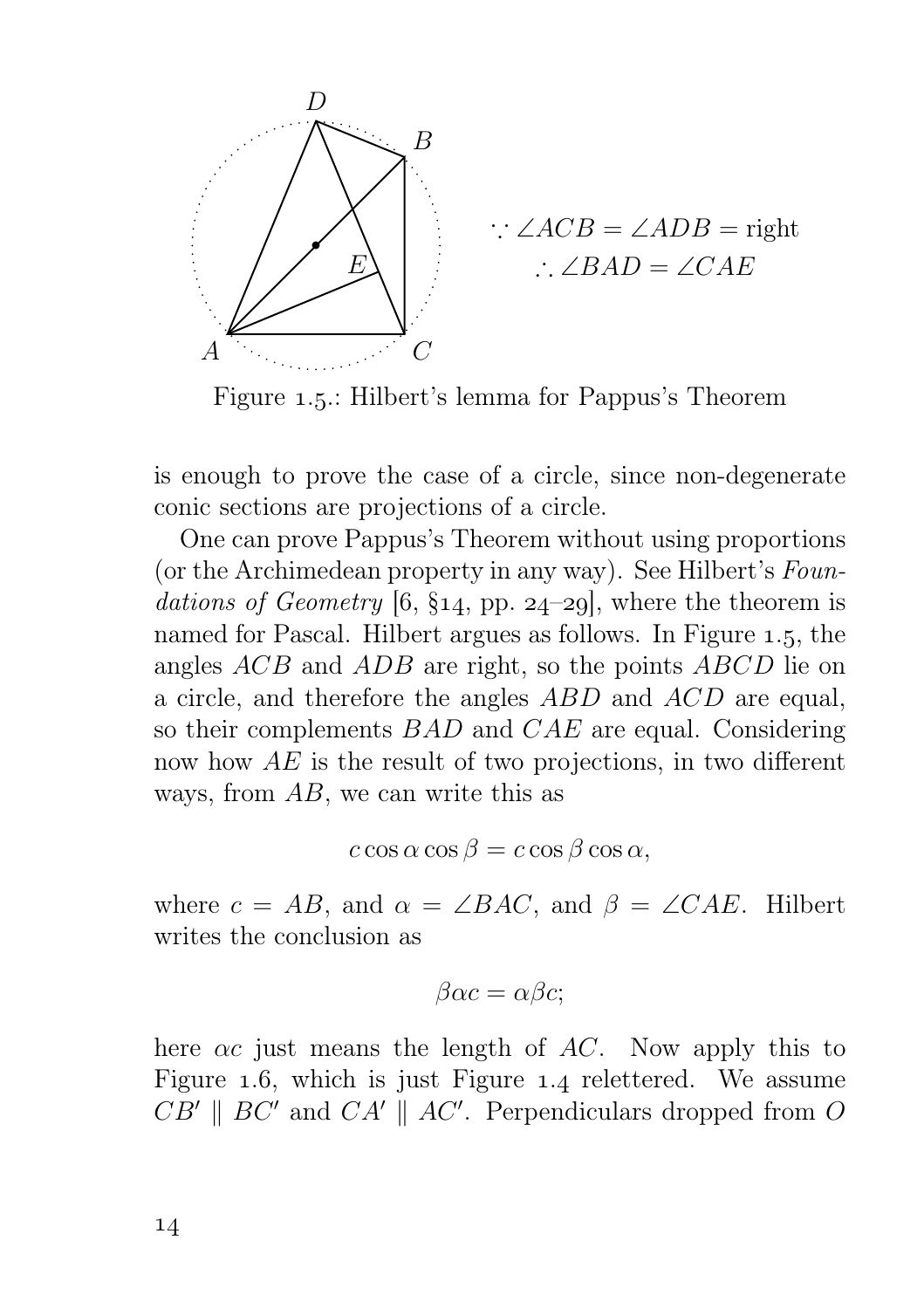

Figure 1.6.: Hilbert's first proof of Pappus's Theorem

to  $CB', CA'$ , and  $BA'$  make angles  $\lambda', \mu'$ , and  $\nu'$  with  $OA$ , and angles  $\lambda$ ,  $\mu$ , and  $\nu$  with  $OC'$ , respectively. Then with distances from O lettered in the obvious way, we have (in Hilbert's notation, as above)

$$
\lambda b' = \lambda' c, \qquad \mu a' = \mu' c, \qquad \nu a' = \nu' b, \n\lambda' b = \lambda c', \qquad \mu' a = \mu c',
$$

and therefore, since we can permute the angles, $\tau$  we apply these equations in order to get

$$
\nu'\mu'\lambda a = \nu'\mu\lambda c' = \nu'\mu\lambda'b = \nu\mu\lambda'a' = \nu\mu'\lambda'c = \nu\mu'\lambda b',
$$
  

$$
\nu'a = \nu b',
$$

and therefore  $BA' \parallel AB'$ .

Hilbert gives also another argument, "in the following very simple manner, for which, however, I am indebted to another source."

We proved commutativity [of the angles]. Associativity is automatic, since the angles represent functions; but Hilbert does not seem to say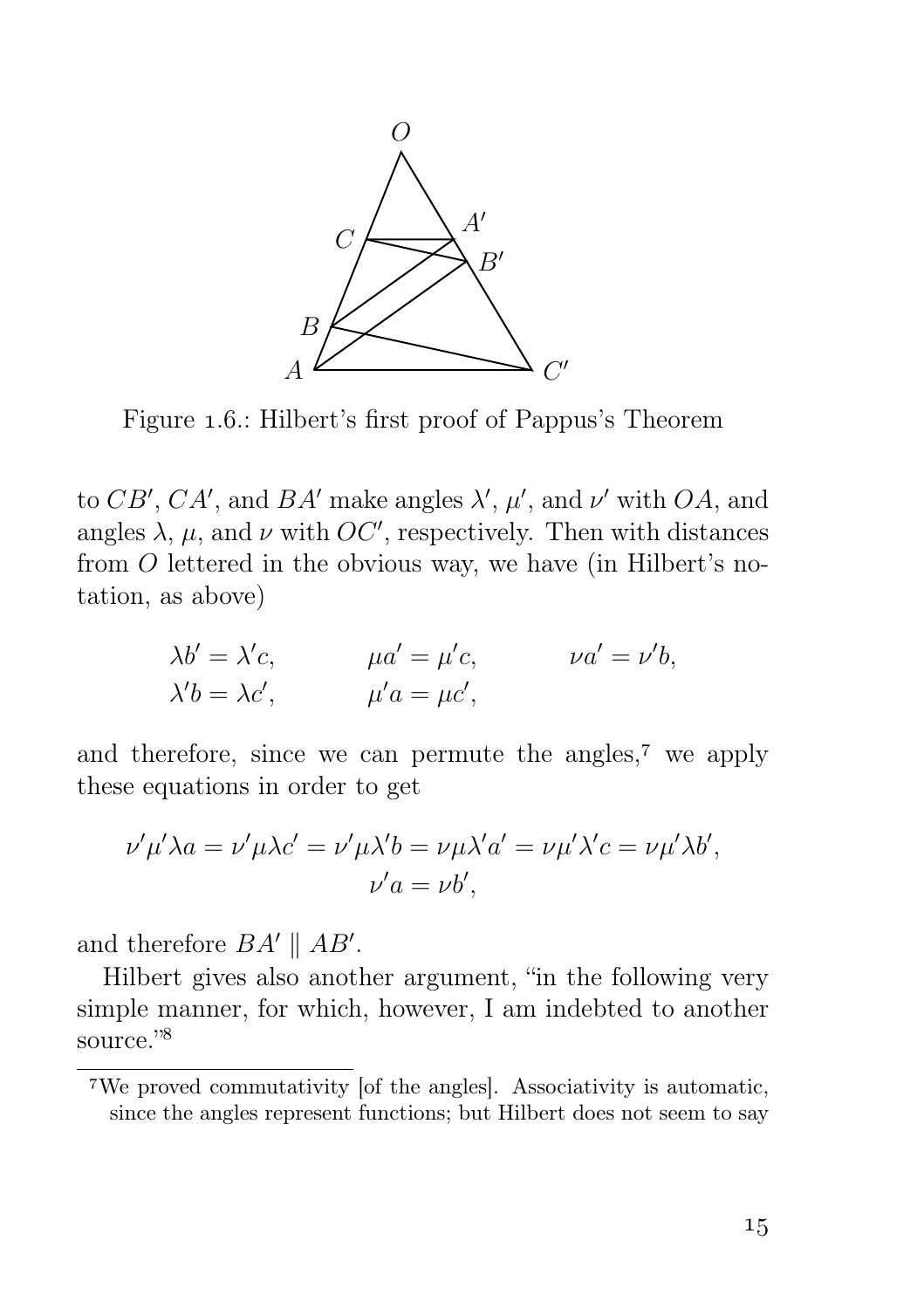

Figure 1.7: Hilbert's second proof of Pappus's Theorem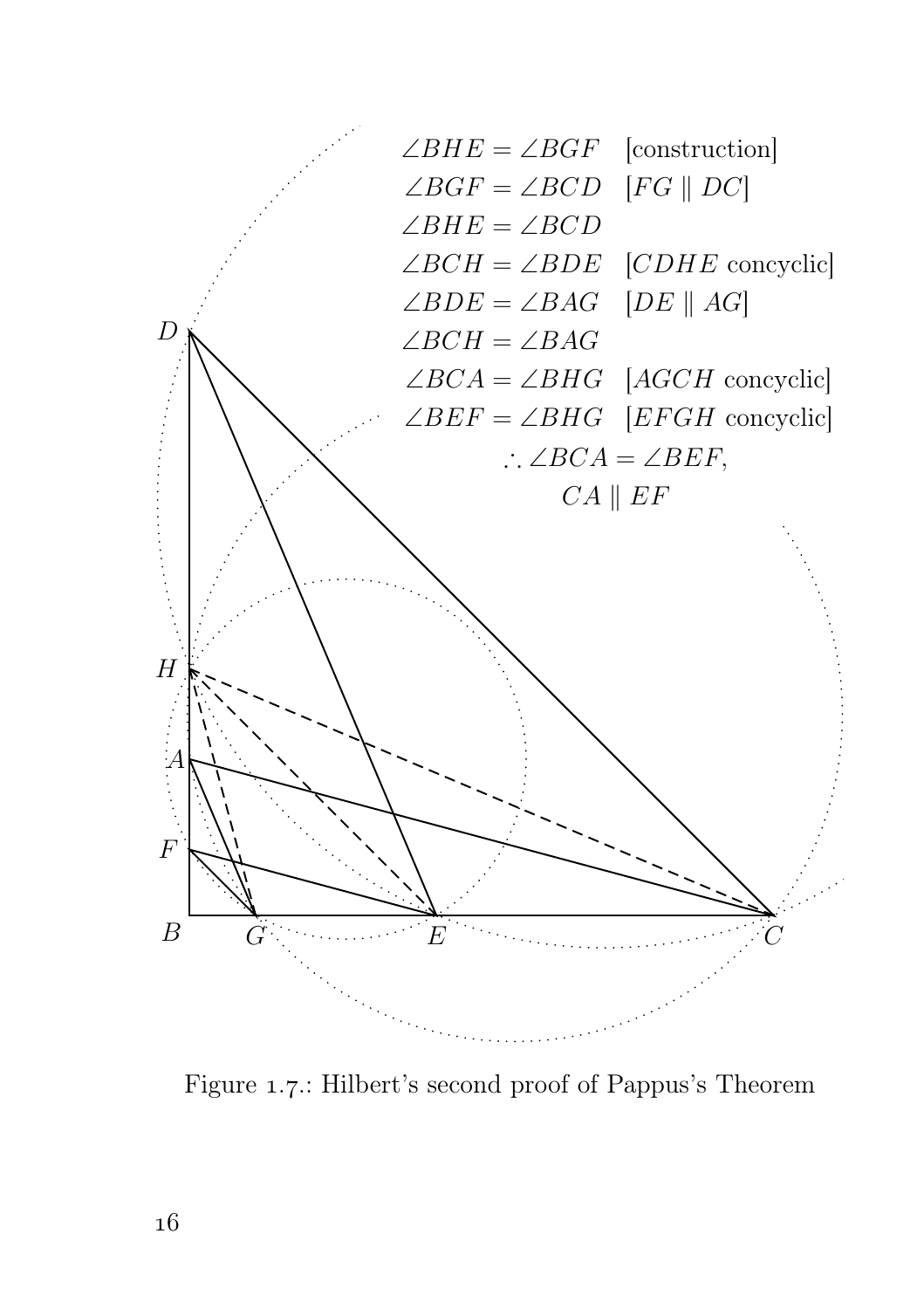With Pappus's Theorem, Hilbert develops an "algebra of segments," more or less along the lines of Descartes. In short, he interprets a field.

There is an alternative approach to interpreting a field, using only Book I of the *Elements*.<sup>9</sup> Fix a unit segment. By Propositions I.42 and I.44, in effect, every rectangle is equal to a rectangle with unit side. The other side of this rectangle can then be defined as the product of the two sides of the first rectangle. This multiplication is immediately commutative, as well as distributive over addition.



Figure 1.8.: Multiplication defined by equal rectangles

More precisely, multiplication is effected as in Figure 1.8, where points are labelled with their distances from the lower left vertex. Then (by I.43 and its converse)  $d = ab$  if and only if the diagonal passes through the intersection of the vertical and

this explicitly. (Note added, September 2013.)

 ${}^{8}I$  have now supplied this proof as Figure 1.7 (lettered like Figure 1.4, not like Hilbert's own figure). The point to observe is that it uses angles, like Hilbert's first proof, and not areas, like Pappus's own proof.

Again, Pappus's own proof of the parallel case of Pappus's Theorem has already provided this alternative approach.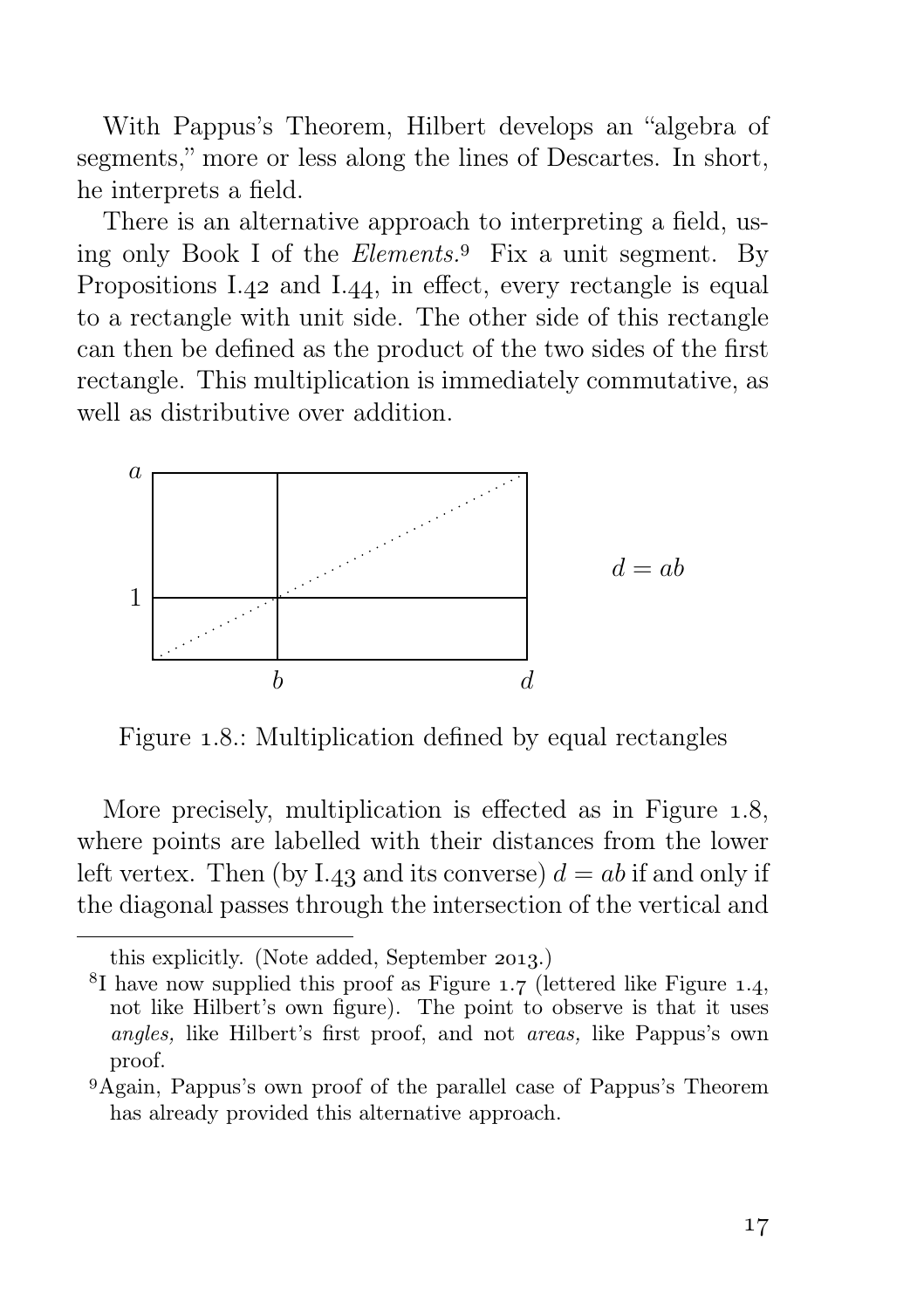

Figure 1.9.: Associativity of multiplication

horizontal lines. Associativity of multiplication thus defined can be established by means of Figure 1.9. Again points are labelled with their distances from the lower left vertex. The longer diagonal gives us both *cb* and *ab*. Then the shorter diagonal then gives us  $a(cb)$ . This is equal to  $c(ab)$ , provided

$$
C + D + E = K.
$$

The longer diagonal gives us

$$
A + B = E + F + H + K,
$$
  

$$
B = E + F,
$$

and therefore

$$
A = H + K.
$$

The shorter diagonal gives us

$$
A = D + E + G + H,
$$

and therefore

$$
D + E + G = K.
$$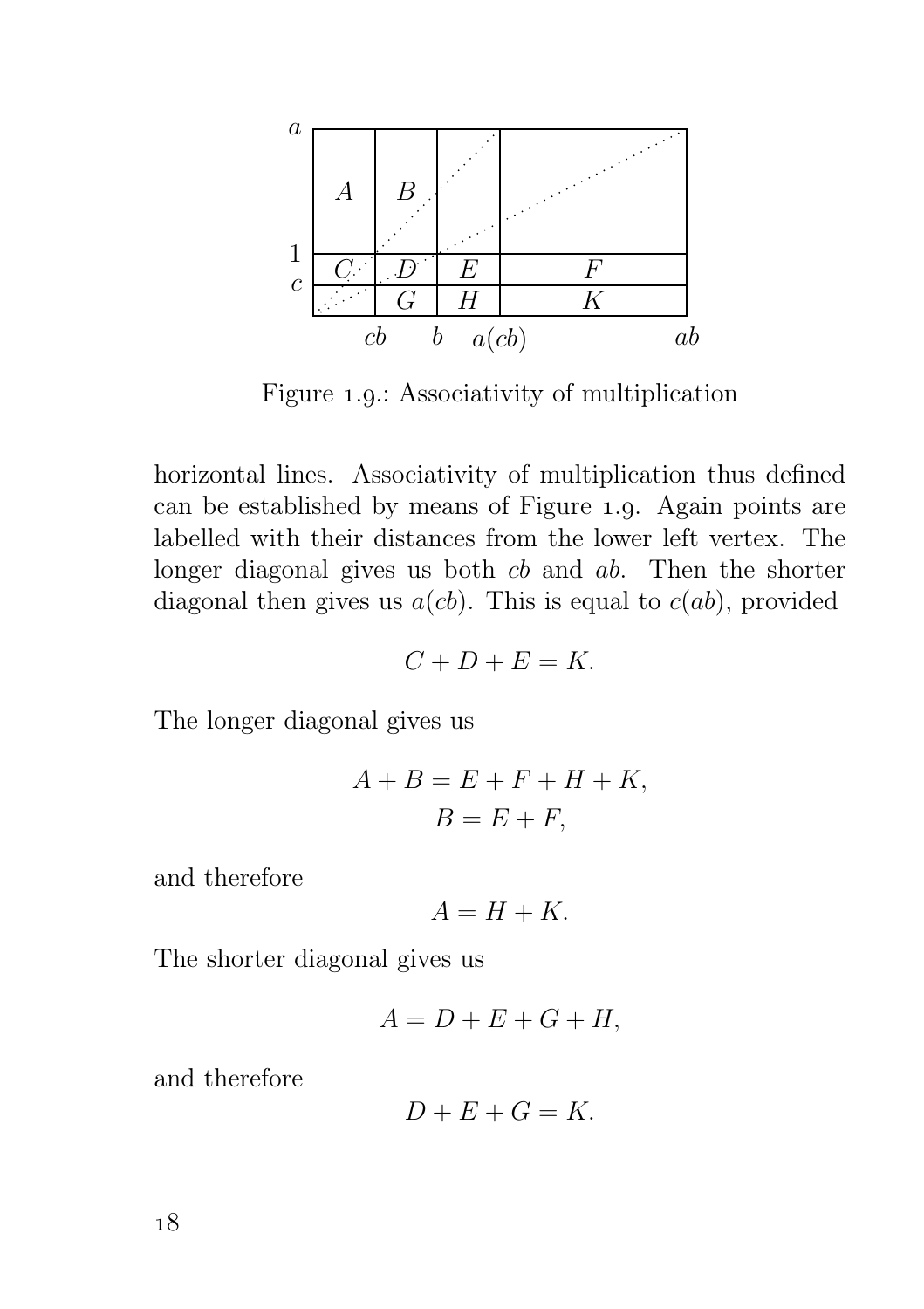We finish by noting (from the longer diagonal)

$$
C=G.
$$

Therefore  $c(ab) = a(cb)$ . We have assumed  $c < 1 < a$  and  $b < a(cb)$ . Strictly we should consider four more cases:

(1)  $c < 1 < a$ , but  $a(cb) = b$ ; (2)  $c < 1 < a$ , but  $a(cb) < b$ ; (3)  $c < a < 1$ ; and (4)  $1 < c < a$ .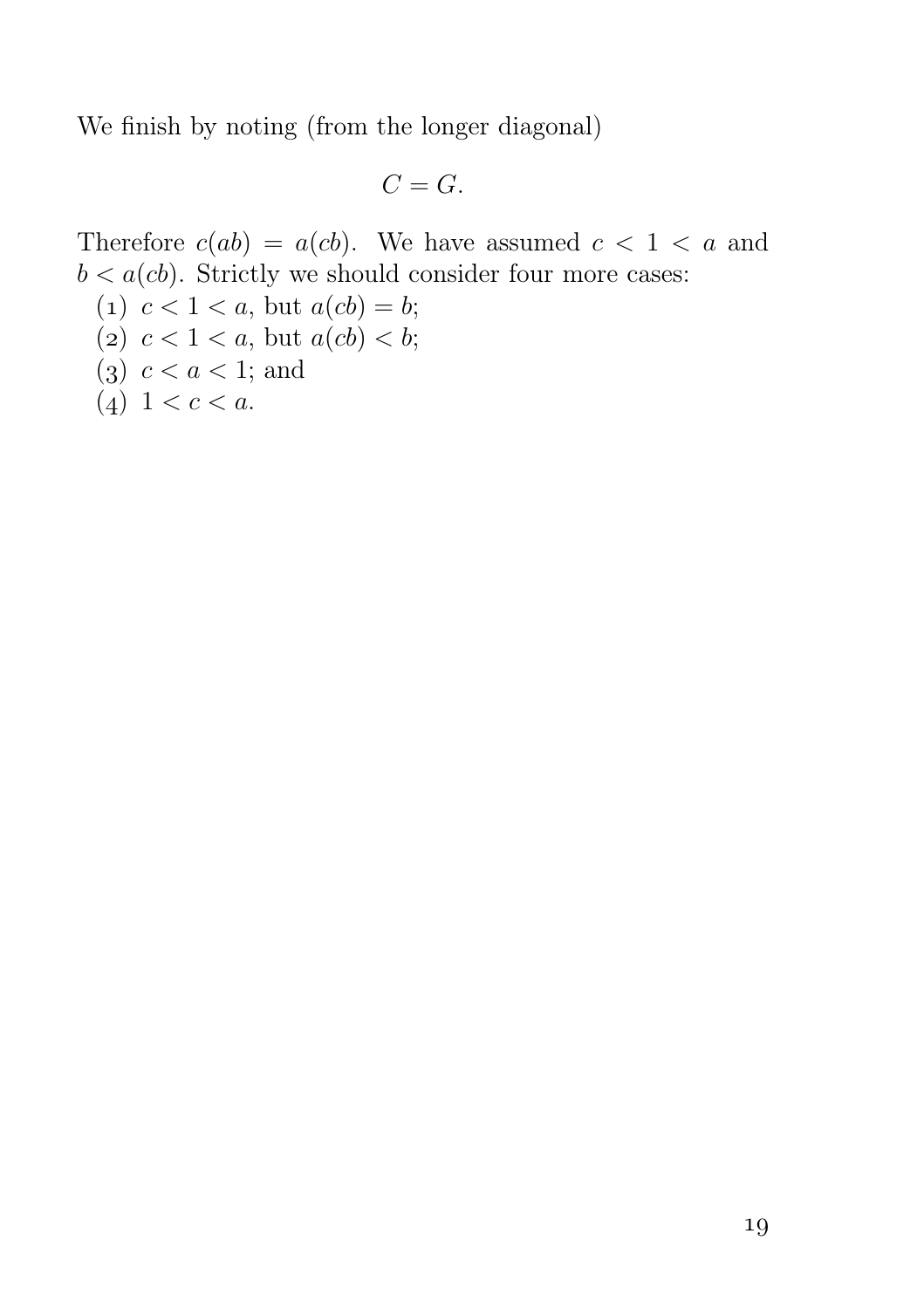#### . Vector spaces

Descartes's idea for a geometric definition of multiplication lets us interpret the scalar field in a vector space (of dimension at least two) by means of parallelism. This is worked out in my paper [15]. Given two parallel vectors  $\boldsymbol{a}$  and  $\boldsymbol{b}$ , we define  $[\boldsymbol{a} : \boldsymbol{b}]$ as the class of pairs  $(c, d)$  of parallel vectors such that

$$
\boldsymbol{a}-\boldsymbol{c}\parallel\boldsymbol{b}-\boldsymbol{d}
$$

—assuming  $\boldsymbol{a} \nparallel \boldsymbol{c}$ ; otherwise we must be able to find a third pair  $(e, f)$  of parallel vectors with the same relation to the first two pairs, as in Figure 2.1. Then the field is the set of



Figure 2.1.: Scalar field defined in a vector space

these classes  $[a : b]$ , where  $b \neq 0$ . Equality and inequality of these, and addition and multiplication of these, are defined by existential formulas. Hence we obtain an equivalence of the categories of: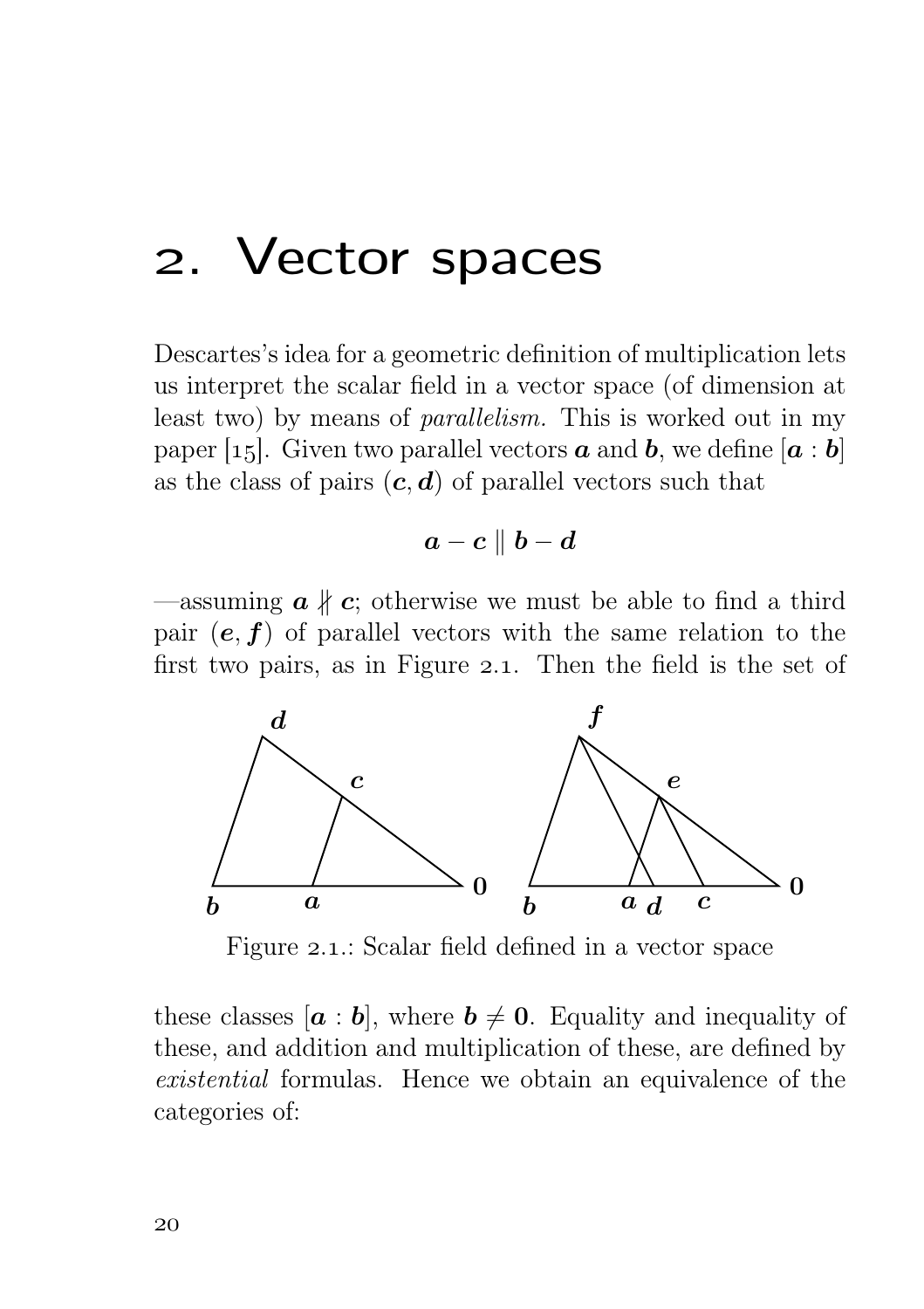) vector spaces with scalar field as a separate sort,

) vector spaces with scalar field only as interpreted above, where in each case the morphisms are merely embeddings, not just elementary embeddings.

<sup>&</sup>lt;sup>1</sup>In other words, if one vector space embeds in another, merely as an abelian group with the relation of parallelism, then the embedding preserves the whole structure of the vector space.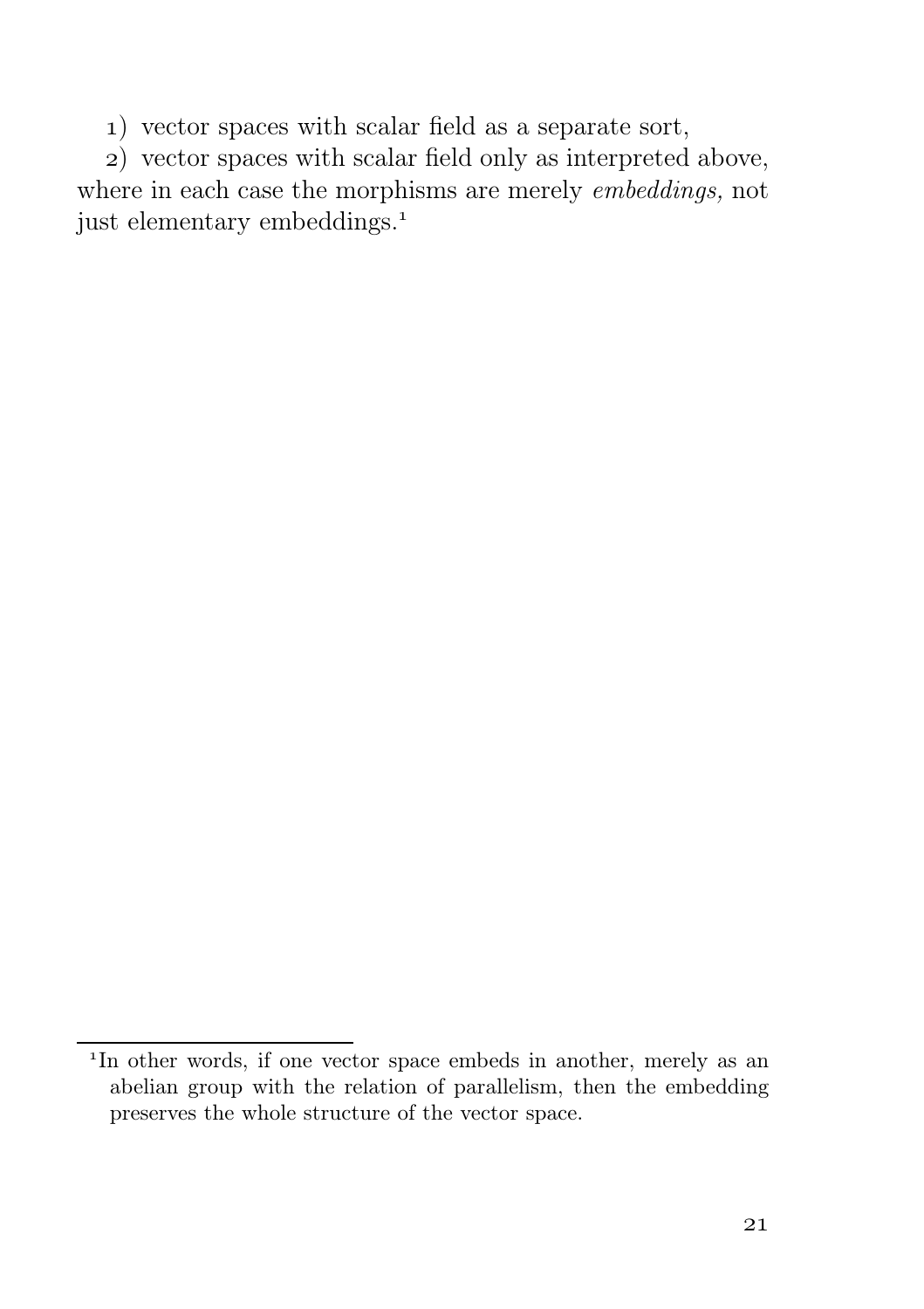## . Lie rings

Suppose K is a field. Let  $Der(K)$  be the set of derivations of K. Then this is both

- 1. a vector space over  $K$ , and
- . a Lie ring, the multiplication being the Lie bracket,  $(X, Y) \mapsto [X, Y]$ , where

$$
[X, Y] = X \circ Y - Y \circ X.
$$

For example,

$$
K = \mathbb{Q}(x^0, \dots, x^{m-1}), \qquad \text{Der}(K) = \langle \partial_0, \dots, \partial_{m-1} \rangle_K,
$$

where  $\partial_i = \partial/\partial x^i$ . Suppose V is both a subspace and sub-ring of  $Der(K)$ . Then  $(K, V)$  is a Lie–Rinehart pair.

Since V is a vector space over K, we may suppose  $K \subset$  $\text{End}(V, +)$ . In particular, we have

$$
(f, D) \mapsto fD \colon K \times V \to V.
$$

Since  $V \subseteq \text{Der}(K)$ , we have

$$
(D, f) \mapsto Df \colon V \times K \to K.
$$

Two compatibility conditions are satisfied. First, if  $f, g \in K$ and  $D \in V$ , then

$$
(fD)g = f(Dg). \tag{*}
$$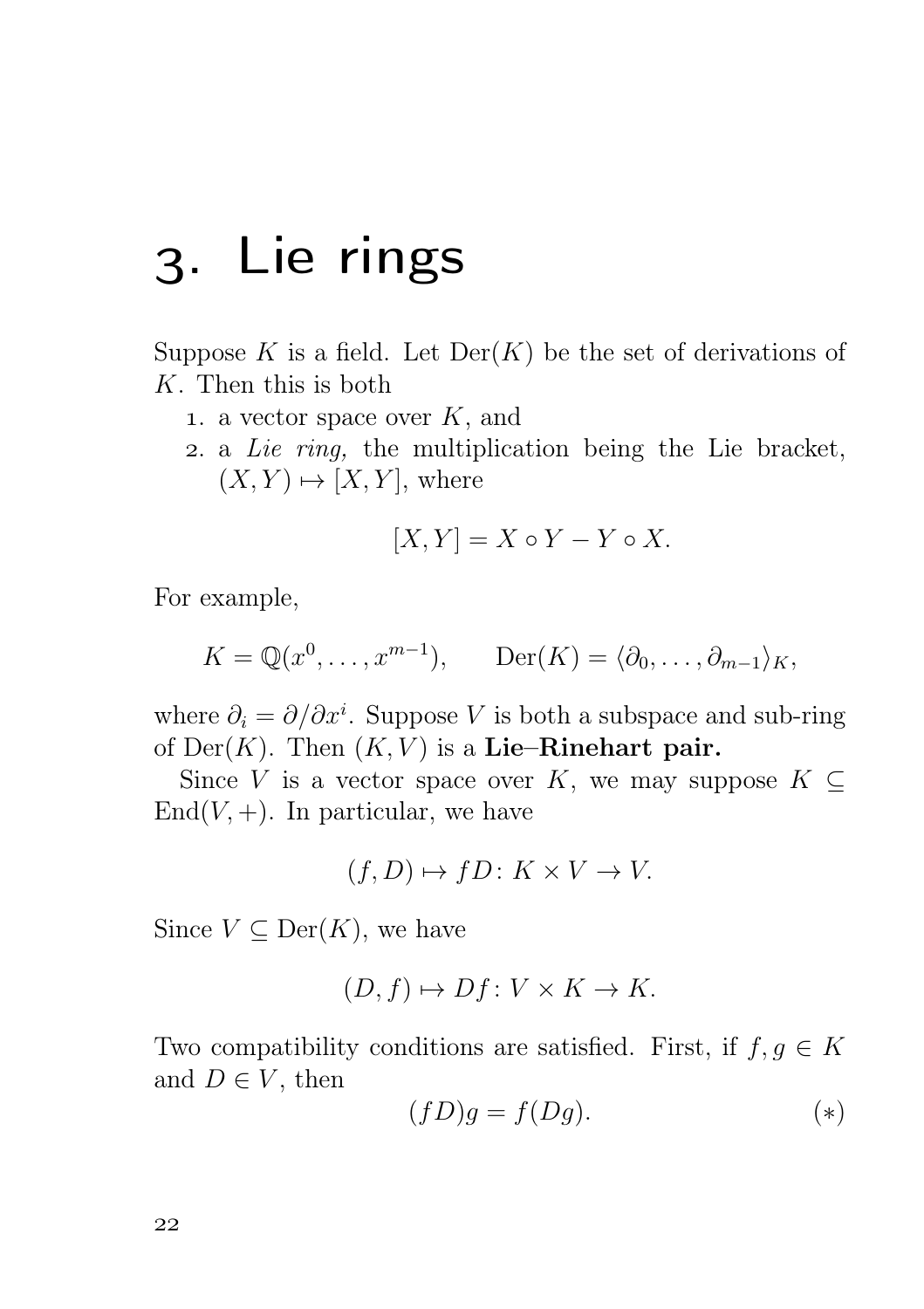Thus the expression

 $fDg$ 

is unambiguous. Next, if  $f, g \in K$  and  $D, E \in V$ , then

$$
[D, fE]g = D(fEg) - fE(Dg)
$$
  
= 
$$
(Df)(Eg) + fD(Eg) - fE(Dg)
$$
  
= 
$$
((Df)E)g + f[D, E]g,
$$

so

$$
[D, fE] = (Df)E + f[D, E]. \tag{\dagger}
$$

Suppose  $D \in V$  and  $t \in K$  and  $Dt \neq 0$ . For every f in K, we have

$$
\left(\frac{f}{Dt}D\right)t = f.
$$

Thus

 $K = \{Dt: D \in V\}.$ 

That is, under the assumption that there is a nonzero derivative, then every element of the field is a derivative.

Let b denote the Lie bracket operation. I propose to call the structure  $(V, +, -, 0, b, t)$  a Lie ring of vectors. The class of these is elementary.<sup>1</sup> For, first of all, there are axioms as follows:

1.  $(V, +, -, 0)$  is an abelian group.

2. b makes this a lie ring: b distributes over  $+$ , and

$$
X \mathbf{b} X = 0,
$$
  
 
$$
X \mathbf{b} (Y \mathbf{b} Z) + Y \mathbf{b} (Z \mathbf{b} X) + Z \mathbf{b} (X \mathbf{b} Y) = 0.
$$

<sup>&</sup>lt;sup>1</sup>That is, the class of such structures for which there is a field  $K$  making  $(V, K)$  a Lie–Rinehart pair as above is elementary.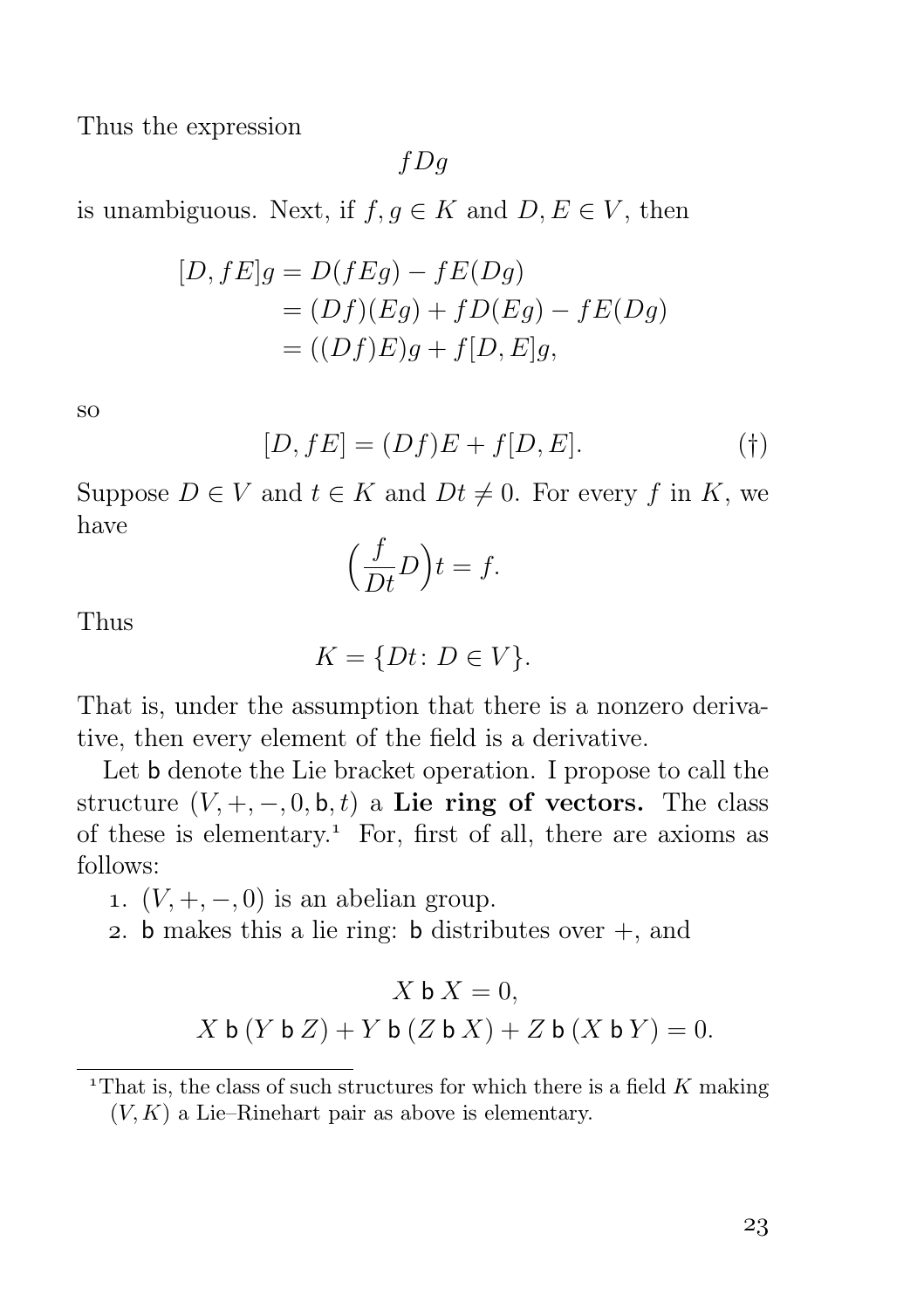3.  $t$  is an endomorphism of the group:

$$
t(X+Y) = tX + tY.
$$

Next, rearranging the second compatibility condition (†), we obtain

$$
(Df)E = D \mathbf{b} (fE) - f(D \mathbf{b} E). \tag{\ddagger}
$$

If f is replaced by  $t$ , then the right hand side is a term in our signature. We then take the left hand side as an abbreviation of this. By the axioms so far, each operation  $X \mapsto (Dt)X$  or Dt is an endomorphism of  $(V, +)$ . Let

$$
K = \{Xt \colon X \in V\}.
$$

Then this is a group under

$$
Xt + Yt = (X + Y)t.
$$

The map  $X \mapsto Xt$  is a group homomorphism from K to  $End(V, +)$ . We want it to be a *ring monomorphism*. So the axioms say further:

. The action is faithful:

$$
(Xt)Y = 0 \to Y = 0 \lor (Xt)Z = 0.
$$

 $5.$  K is closed under multiplication:

$$
\exists W\ (Xt)((Yt)Z) = (Wt)Z.
$$

(Here the outer universal quantifiers are suppressed.) Then multiplication is associative and distributes over addition, by what we already have; so  $K$  is an associative ring. Expressions like

$$
(Xt)(Yt)Z
$$

are now unambiguous.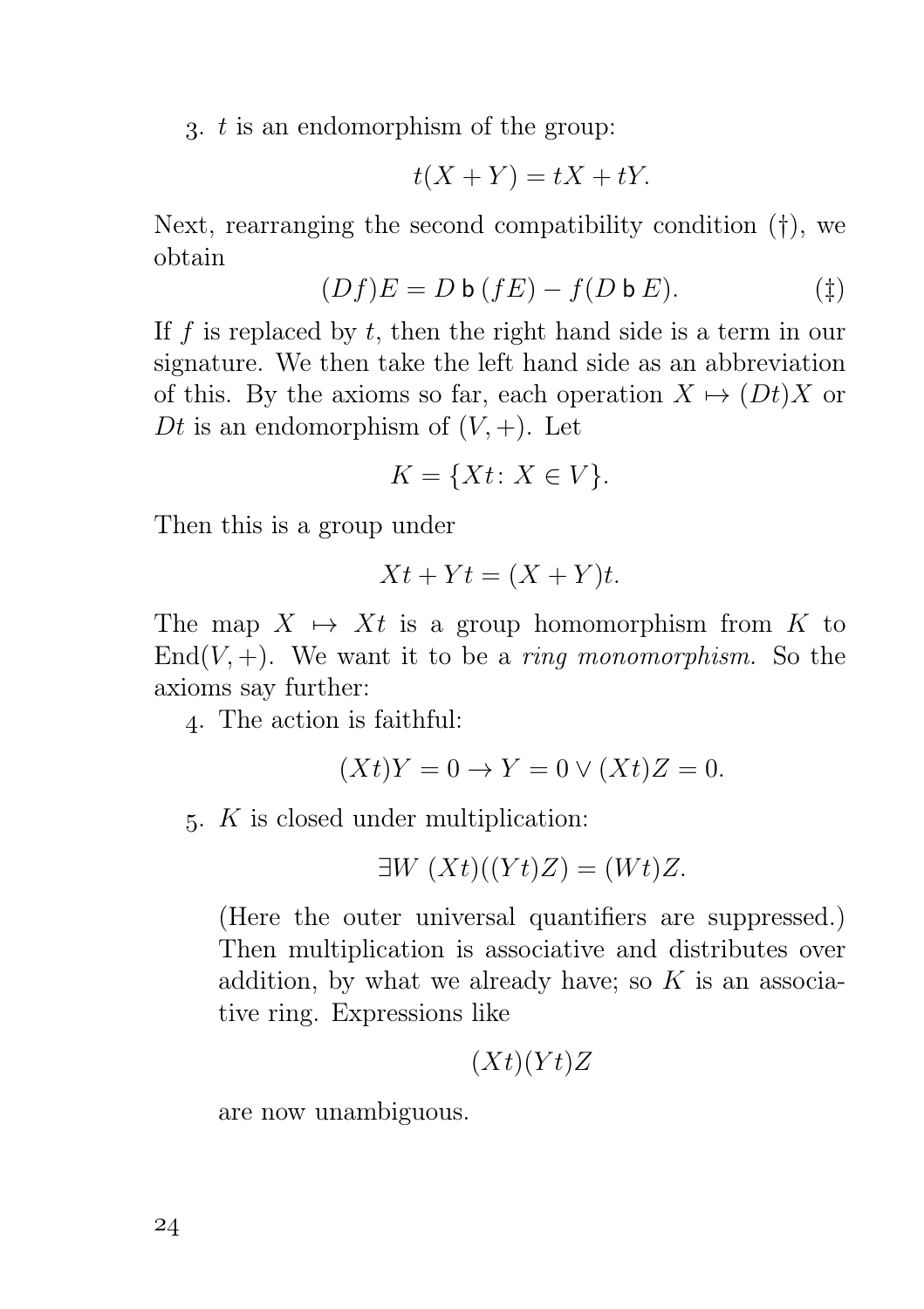6.  $K$  is commutative:

$$
(Xt)(Yt)Z = (Yt)(Xt)Z.
$$

7.  $K$  has inverses:<sup>2</sup>

$$
\exists Z \left( (Zt)(Xt)Y = Y \vee (Xt)Y = 0 \right).
$$

In particular, since  $K$  is closed under multiplication, it contains 1, which is different from 0, since the action is faithful.

We also need K to be closed under the action of V. Again by the second compatibility condition, rearranged as (‡), we have

$$
(DFt)E = D \mathbf{b} (FtE) - (Ft)(D \mathbf{b} E),
$$

the right hand being a term of the signature; we use the left as an abbreviation. So we now require:

8. That K be closed under  $x \mapsto Dx$ , for all D in V:

$$
\exists W \ (XYt)Z = (Wt)Z.
$$

. That the first compatibility condition (∗) hold:

$$
((Xt)Y)(Zt)\Big)W = ((Xt)(YZt))W.
$$

This is it. We have not shown that  $V$  acts on  $K$  as a Lie ring of derivations, but this is automatic from the definition of the action, since K is now established as a sub-ring of  $End(V,+)$ .

If  $0 < m < \omega$ , let LV<sup>m</sup> be the theory of m-dimensional Lie rings of vectors. Let  $(V, +, \mathbf{b}, t)$  be a model, with scalar field

<sup>&</sup>lt;sup>2</sup>Originally I forgot the condition that  $(Xt)Y$  should not be 0.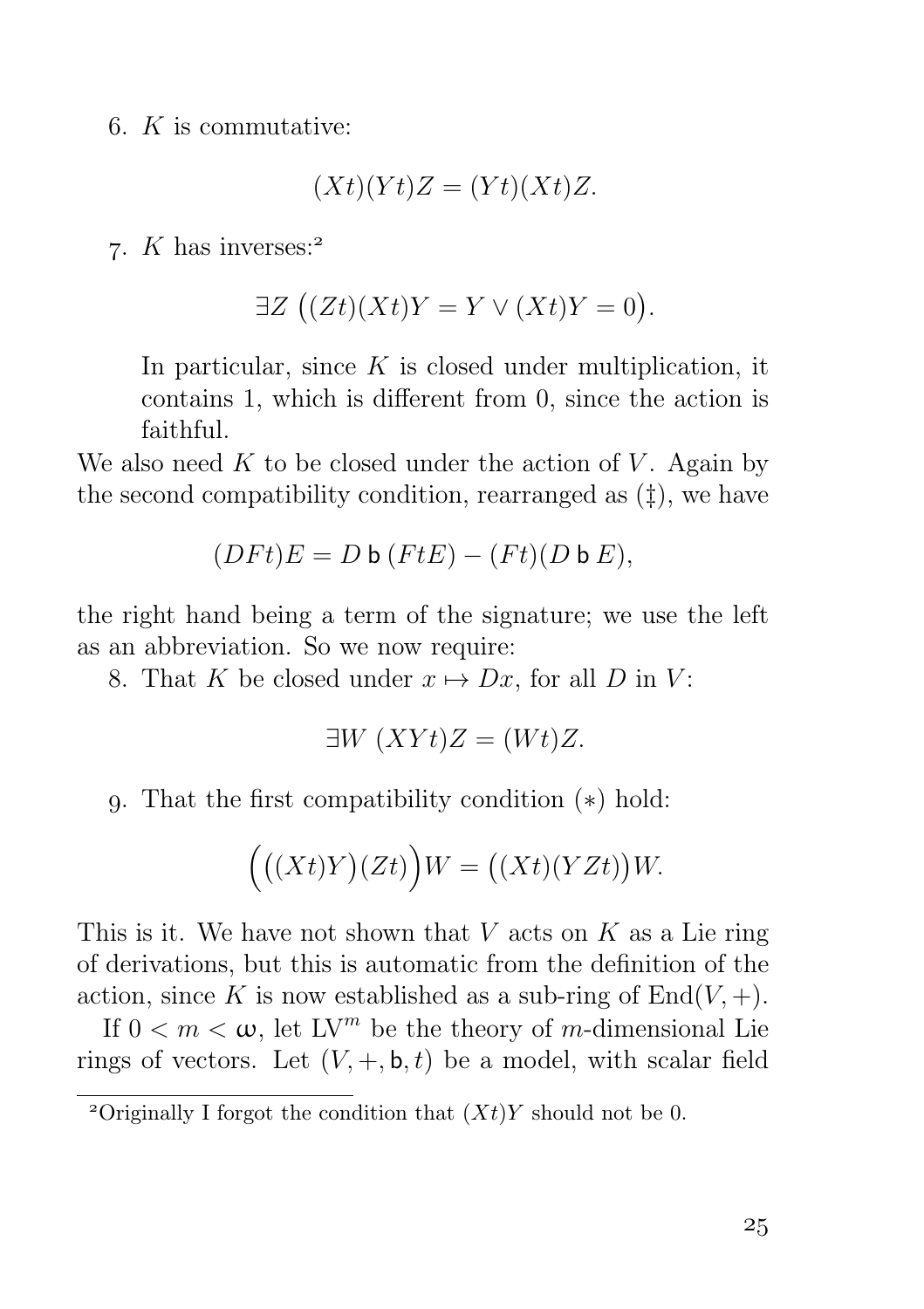K. Then V has a basis of *commuting* derivations  $\partial_0, \ldots, \partial_{m-1}$ of  $K$ , so

$$
(K, \partial_0, \ldots, \partial_{m-1}) \models m\text{-DF}.
$$

The structure  $(K, \partial_0, \ldots, \partial_{m-1})$  has a one-dimensional interpretation in  $(V, +, \mathbf{b}, t)$  with coordinate map  $X \mapsto Xt$  from (all of) V to K (see Hodges [7, §5.3, p. 212]).<sup>3</sup> To show this, we need to find, for the appropriate formulas  $\varphi$  of the signature  $\{+, \cdot, \partial_0, \ldots, \partial_{m-1}\}$ , formulas  $\varphi^*$  of the signature  $\{+, \mathbf{b}, t\}$ such that

$$
(V, +, t) \models \varphi^*(X, \dots) \iff (K, +, \cdot, \partial_0, \dots, \partial_{m-1}) \models \varphi(Xt, \dots).
$$

These are as follows.

|                    | $\varphi^*$                                        |
|--------------------|----------------------------------------------------|
| $x = y$            | $(Xt)\partial_0 = (Yt)\partial_0$                  |
| $x + y = z$        | $(Xt)\partial_0 + (Yt)\partial_0 = (Zt)\partial_0$ |
| $x \cdot y = z$    | $(Xt)(Yt)\partial_0 = (Zt)\partial_0$              |
| $\partial_i x = y$ | $(\partial_i Xt)\partial_0 = (Yt)\partial_0$       |
| $x \neq y$         | $(Xt)\partial_0 \neq (Yt)\partial_0$               |

The existence of all but the last formula  $\varphi^*$  ensures the interpretation. That all of the  $\varphi^*$  are quantifier-free (existential would be enough) ensures that, if  $(V, +, \mathsf{b}, t)$  is existentially closed, then so is  $(K, +, \cdot, \partial_i : i < m)$ .<sup>4</sup>

<sup>&</sup>lt;sup>3</sup>As will be seen, the interpretation will use the parameter  $\partial_0$ .

<sup>&</sup>lt;sup>4</sup>That is, if some model  $(V, +, \mathsf{b}, t)$  of  $\mathbb{L}V^m$  is an elementary substructure of every model of which it is a substructure, then the same is true of every model of m-DF interpreted in  $(V, +, \mathbf{b}, t)$  as above.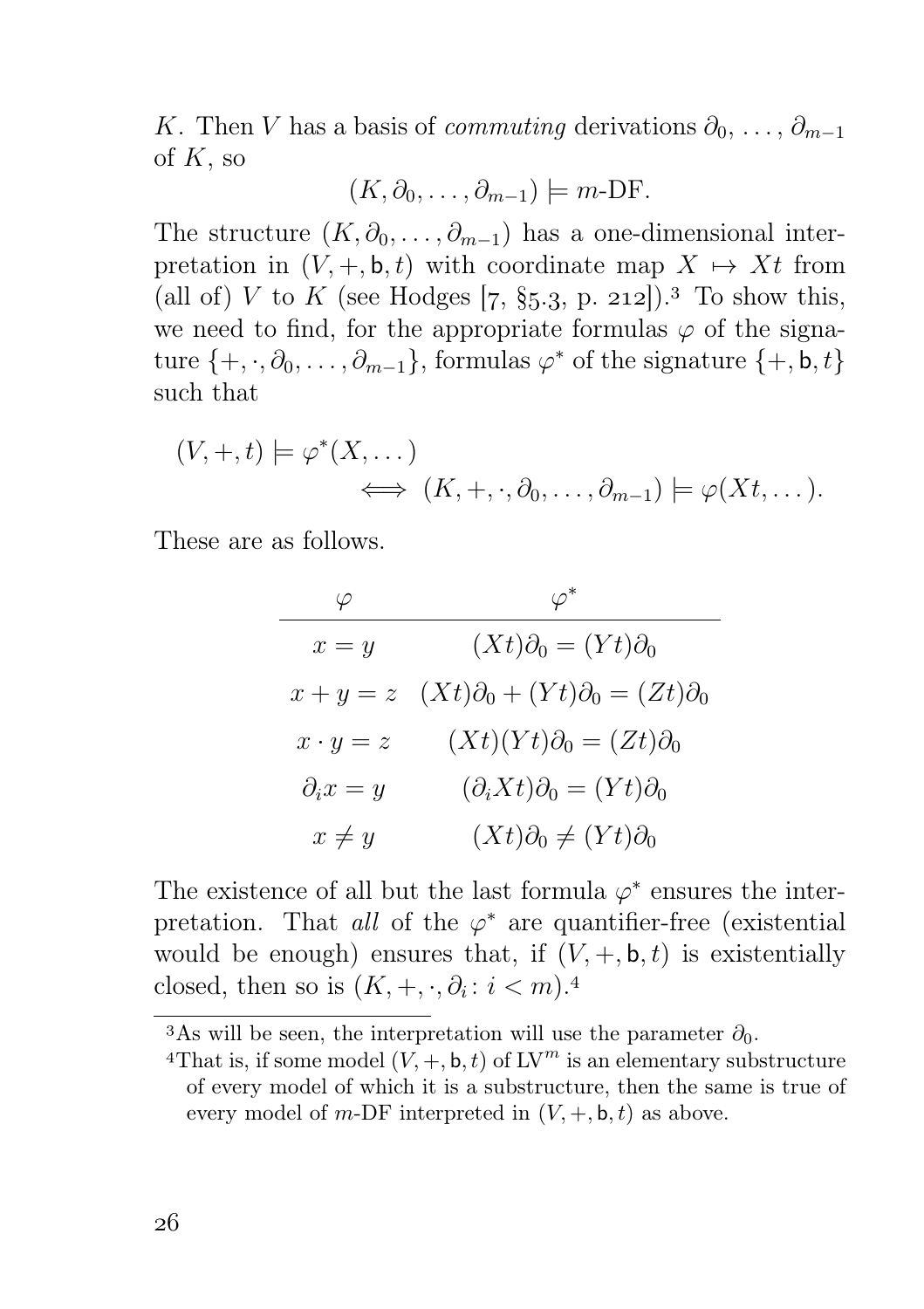To derive this conclusion directly, we need only note that, if

$$
(K,+,\cdot,\partial_0,\ldots,\partial_{m-1})\subseteq (L,+,\cdot,\tilde{\partial}_0,\ldots,\tilde{\partial}_{m-1}),
$$

then, letting

$$
\tilde{V} = \langle \tilde{\partial}_0, \ldots, \tilde{\partial}_{m-1} \rangle_L,
$$

and letting  $\tilde{\mathsf{b}}$  be the Lie bracket, we have an embedding  $\partial_i \mapsto \tilde{\partial}_i$ of  $(V, +, \mathsf{b}, t)$  in  $(\tilde{V}, +, \tilde{\mathsf{b}}, t)$ .

We can go the other way. There is an  $m$ -dimensional interpretation of  $(V, +, \mathbf{b}, t)$  in  $(K, +, \cdot, \partial_0, \ldots, \partial_{m-1})$ , with coordinate map

$$
(x^0, \ldots, x^{m-1}) \mapsto \sum_{i < m} x^i \partial_i.
$$

As before, if  $(K, +, \cdot, \partial_0, \ldots, \partial_{m-1})$  is existentially closed, so must  $(V, +, \mathsf{b}, t)$  be.

Since  $m$ -DF has the model companion  $m$ -DCF [16], the theory  $LV^m$  also has a model companion.<sup>5</sup> Indeed, note that if V and K correspond as above, Then the dual space  $V^*$  has a basis  $(dt^i: i < m)$  for some  $t^i$  in K, and this basis is dual to a basis  $(\partial_i : i < m)$  of V given by

$$
\partial_i t^j = \delta_i^j = \begin{cases} 1, & \text{if } i = j, \\ 0, & \text{if } i \neq j. \end{cases}
$$

This is a commuting basis, since

$$
[\partial_i, \partial_j] \, \mathrm{d} \, t^k = [\partial_i, \partial_j] t^k = 0
$$

<sup>&</sup>lt;sup>5</sup>The details of this paragraph concerning the dual space  $V^*$  were lacking originally, but are found at  $[14, p. 925]$ —where there is a blanket assumption that fields have characteristic 0, but this does not affect the present point. Apparently I gave the details in the talk as well: see the appendix.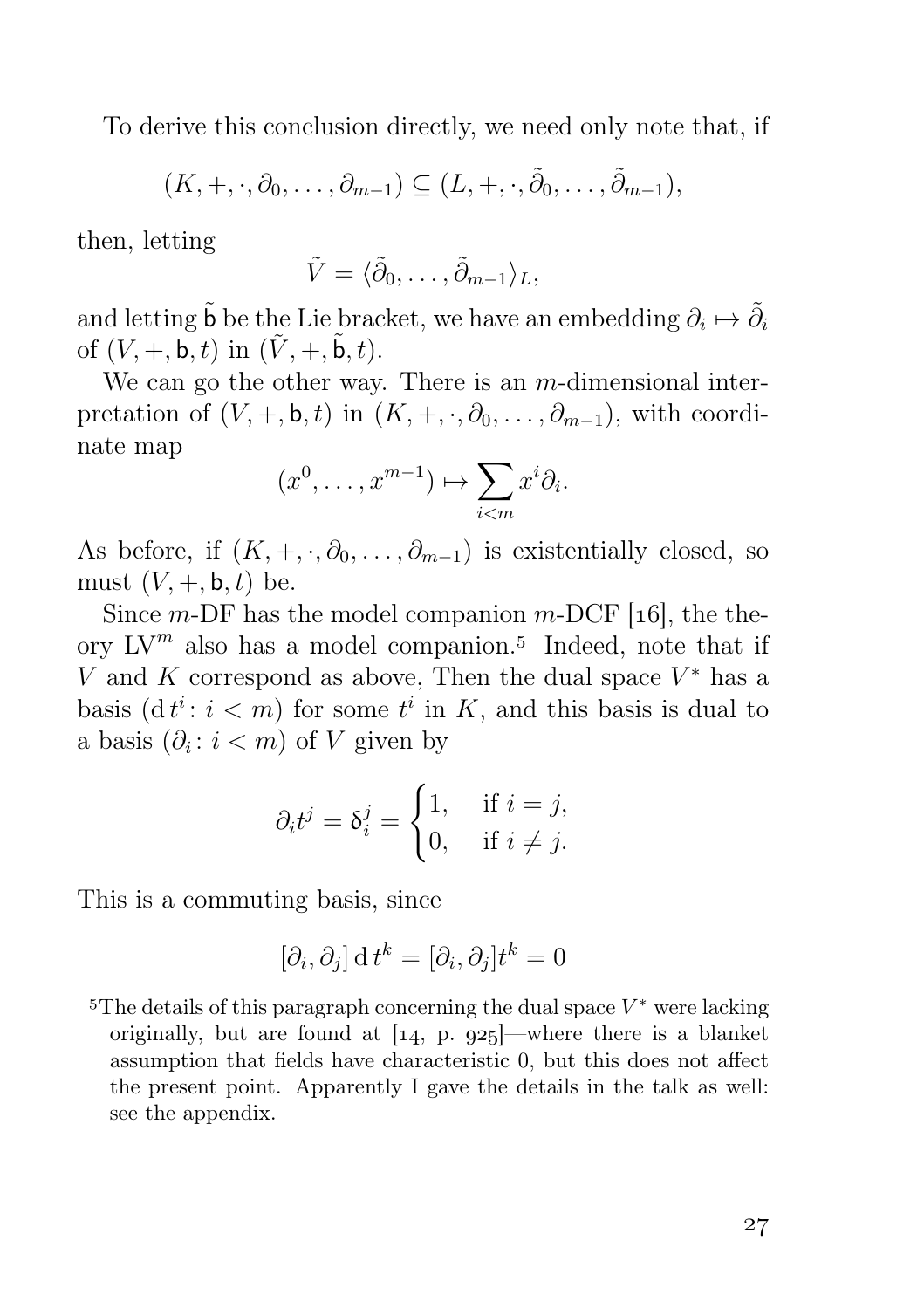in each case. Then the axioms of the model-companion of  $\mathrm{LV}^m$ say that if  $\{\partial_0, \ldots, \partial_{m-1}\}\$ is a subset of V such that

$$
\partial_i D_j t = \delta_i^j
$$

for all i and j in m, for some  $(D_j : j < m)$  in  $V^m$ , then the structure  $(K, +, \cdot, \partial_i : i < m)$  is a model of m-DCF.<sup>6</sup>

<sup>&</sup>lt;sup>6</sup>One could avoid mentioning the  $D_i$ . But then one must require both that, in each case,  $\partial_i$  b  $\partial_j = 0$ , and also that the  $\partial_i$  span V. The resulting axioms for the model companion of  $\mathrm{LV}^m$  would not then be ∀∃, though one could still assert that such axioms must exist.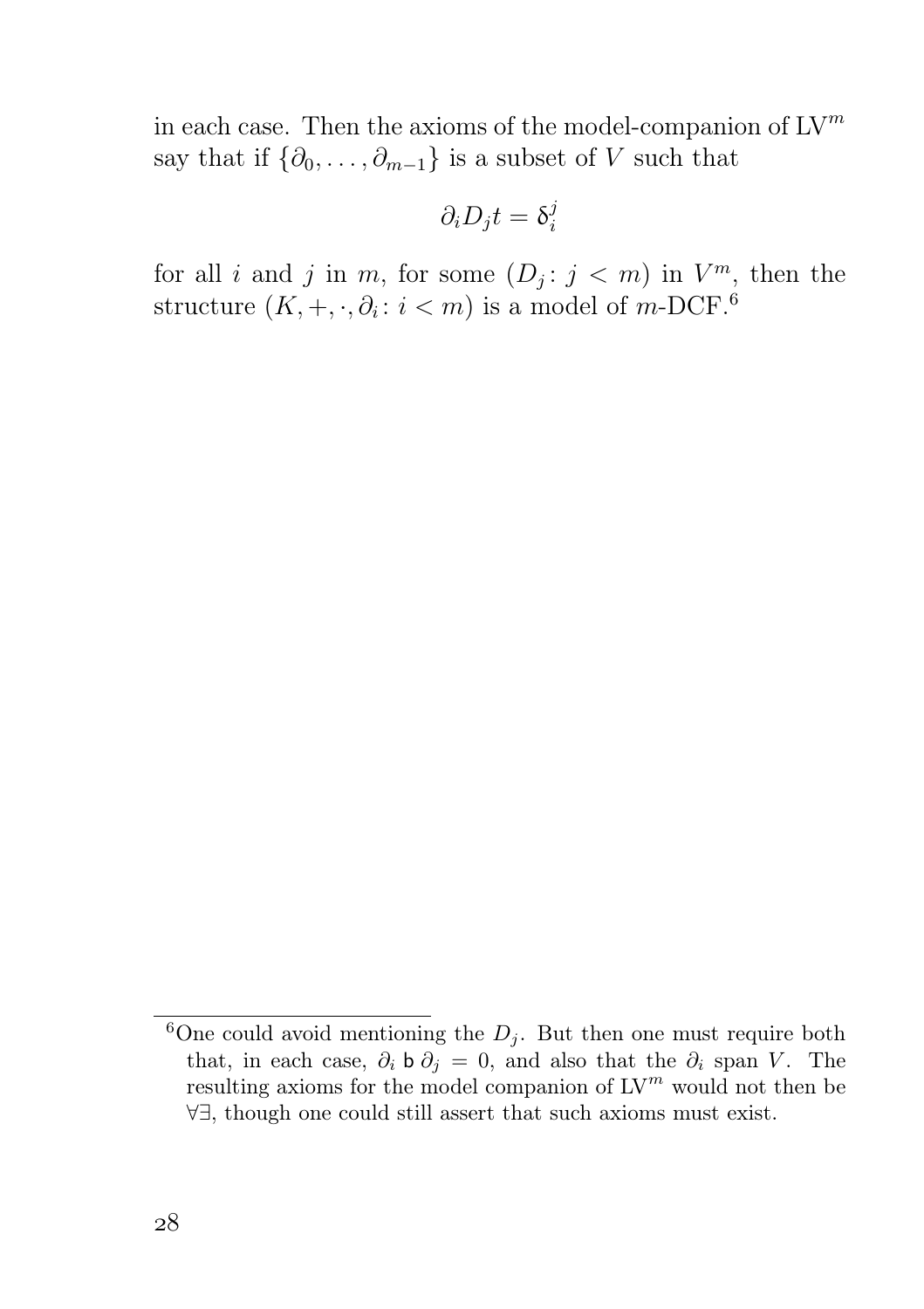### A. Transcript

I transcribe the following from Ayşe Berkman's handwritten notes of my talk. She does not guarantee that her notes are complete. I add the labelling and captioning of figures.

Descartes:



Figure A.1.: Descartes's definition of multiplication

Say  $(V, K)$  is a vector space, where  $\dim_K V \geq 2$ . Let

$$
A = \{(x, y) \in V^2 \colon x \parallel y \land y \neq 0\}.
$$

We have

$$
f: A \twoheadrightarrow K
$$
  
\n $(x, y) \mapsto [x : y],$  where  $x = [x : y]y.$ 

This f is the coordinate map of an interpretation of  $(K, +, \cdot)$ in  $(V, +, \|)$ . One checks: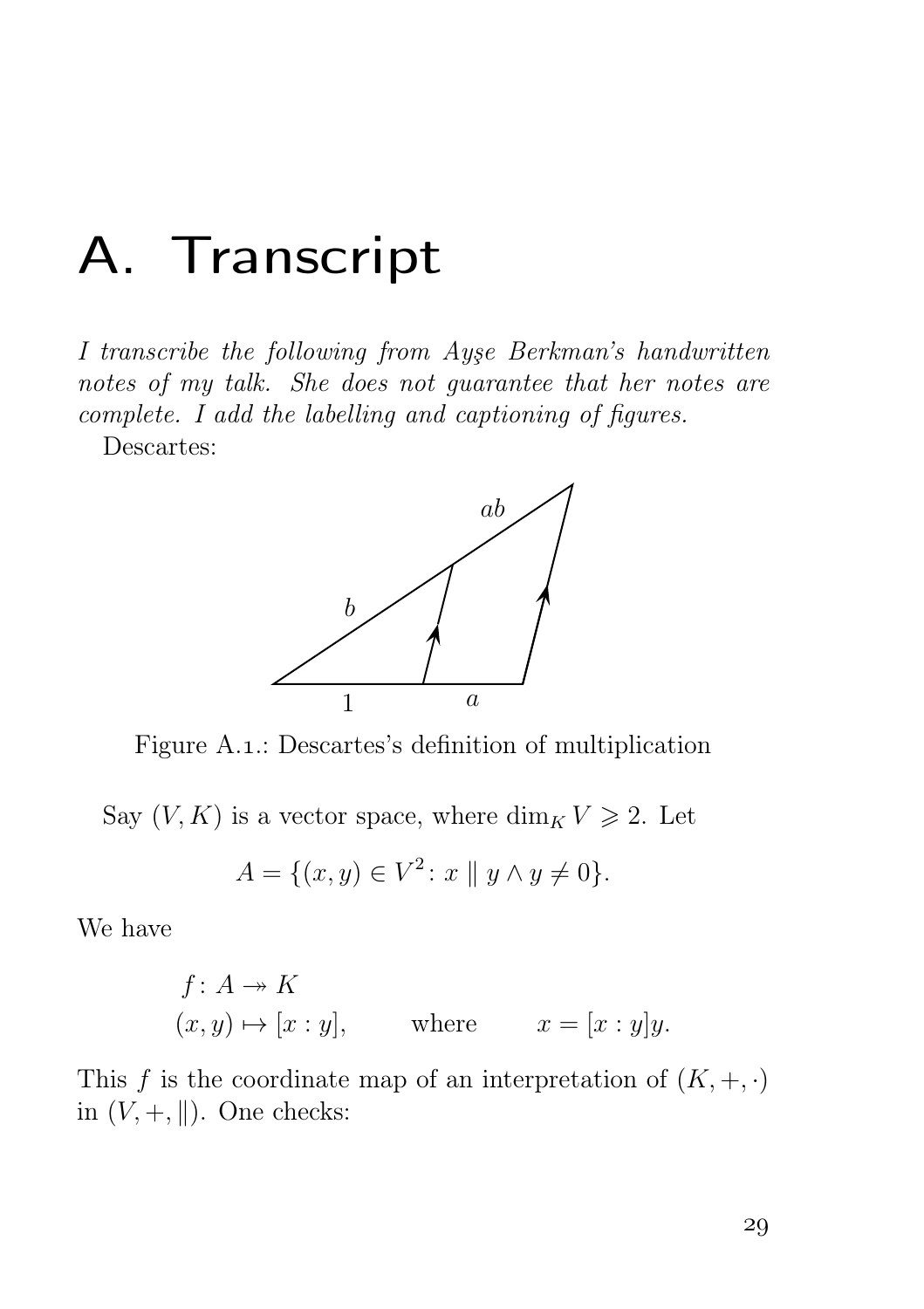- $\bullet$  A is definable;
- for certain  $\varphi$  of  $\{+, \cdot\}$  there are  $\varphi^*$  of  $\{+, \| \}$  such that for all  $(x, y)$  in A,



Figure A.2.: Equality of pairs  $(x_i, y_i)$  of parallel vectors

Remark: These are all ∃ formulas. Result: If

> $T = Th(two sorted vector spaces),$  $T' = Th(abelian groups with ||),$

<sup>&</sup>lt;sup>1</sup>In the table, in the formula  $(x_0 = x_1)^*$ , the first disjunct needs the condition  $y_0 \nparallel y_1$ . Also, the formulas  $\varphi$  for which apparently I did not write down  $\varphi^*$  should be  $x_0 + x_1 = x_2, x_0 \cdot x_1 = x_2$ , and  $x_0 \neq x_1$ . Alternatively, they can stay as they are, but then  $x_0 = x_1$  should be  $x = y$ , so that the elements of A used in  $(x = y)^*$  would be  $(x_0, x_1)$ ,  $(y_0, y_1)$ , and  $(z_0, z_1)$ , rather than  $(x_0, y_0)$ ,  $(x_1, y_1)$ , and  $(x_2, y_2)$ .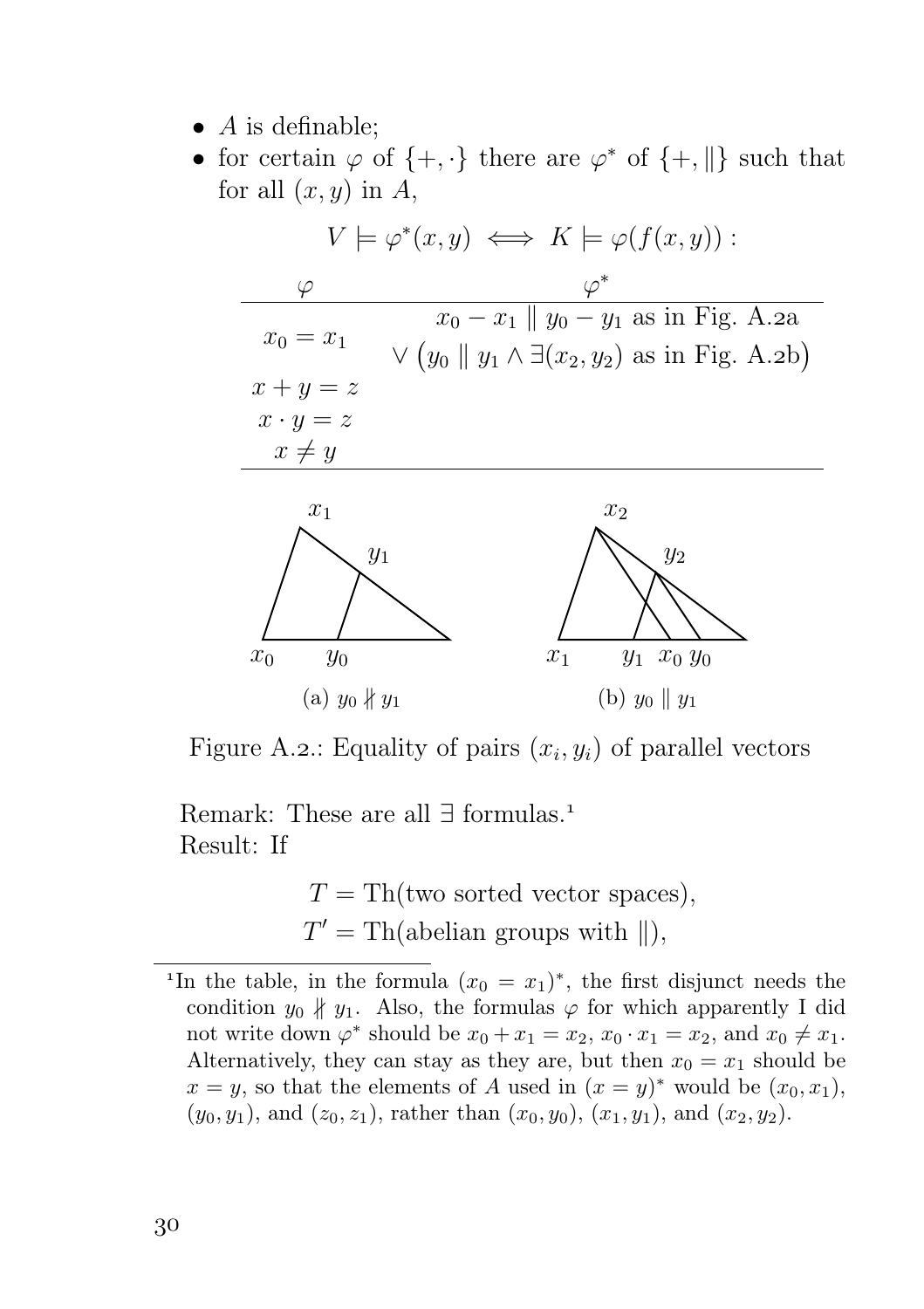then  $\mathbf{Mod}_{\subseteq}(T)$  and  $\mathbf{Mod}_{\subseteq}(T')$  are equivalent. (Morphisms are embeddings, not necessarily elementary.)

Again  $(V, K)$  is a vector space, but now say also  $V \subset$  $Der(K)$ . For example,

$$
K = \mathbb{Q}(x_0, \ldots, x_{m-1}), \qquad V = \left\langle \frac{\partial}{\partial x_0}, \ldots, \frac{\partial}{\partial x_{m-1}} \right\rangle_K
$$

 $Der(K)$  is always a vector space over K; it is also a Lie ring under [ , ], where

$$
[D, E] = D \circ E - E \circ D.
$$

So, say V is both a subspace and sub-ring of  $Der(K)$ . Then  $(K, V)$  is a Lie–Rinehart algebra. If  $f \in K$ , then

$$
[D, fE] = D \circ (fE) - fE \circ D
$$
  
=  $Df \cdot E + f \cdot D \circ E - fE \circ D$   
=  $Df \cdot E + f \cdot [D, E].$ 

Also if  $g \in K$  then<sup>2</sup>

$$
(fD)g = f \cdot (Dg).
$$

Suppose  $t \in K$ , and for some D in V,  $Dt \neq 0$ . Then

$$
V \twoheadrightarrow K
$$

$$
D \mapsto Dt
$$

because

$$
\left(\frac{g}{Dt} \cdot D\right)t = g \quad \text{if} \quad Dt \neq 0.
$$

.

The following identity was used in the previous identity, where for example  $fE \circ D$  is understood first as  $(fE) \circ D$ , that is,  $x \mapsto (fE)(Dx)$ , and then as  $f(E \circ D)$ , that is,  $x \mapsto f \cdot (E(Dx))$ .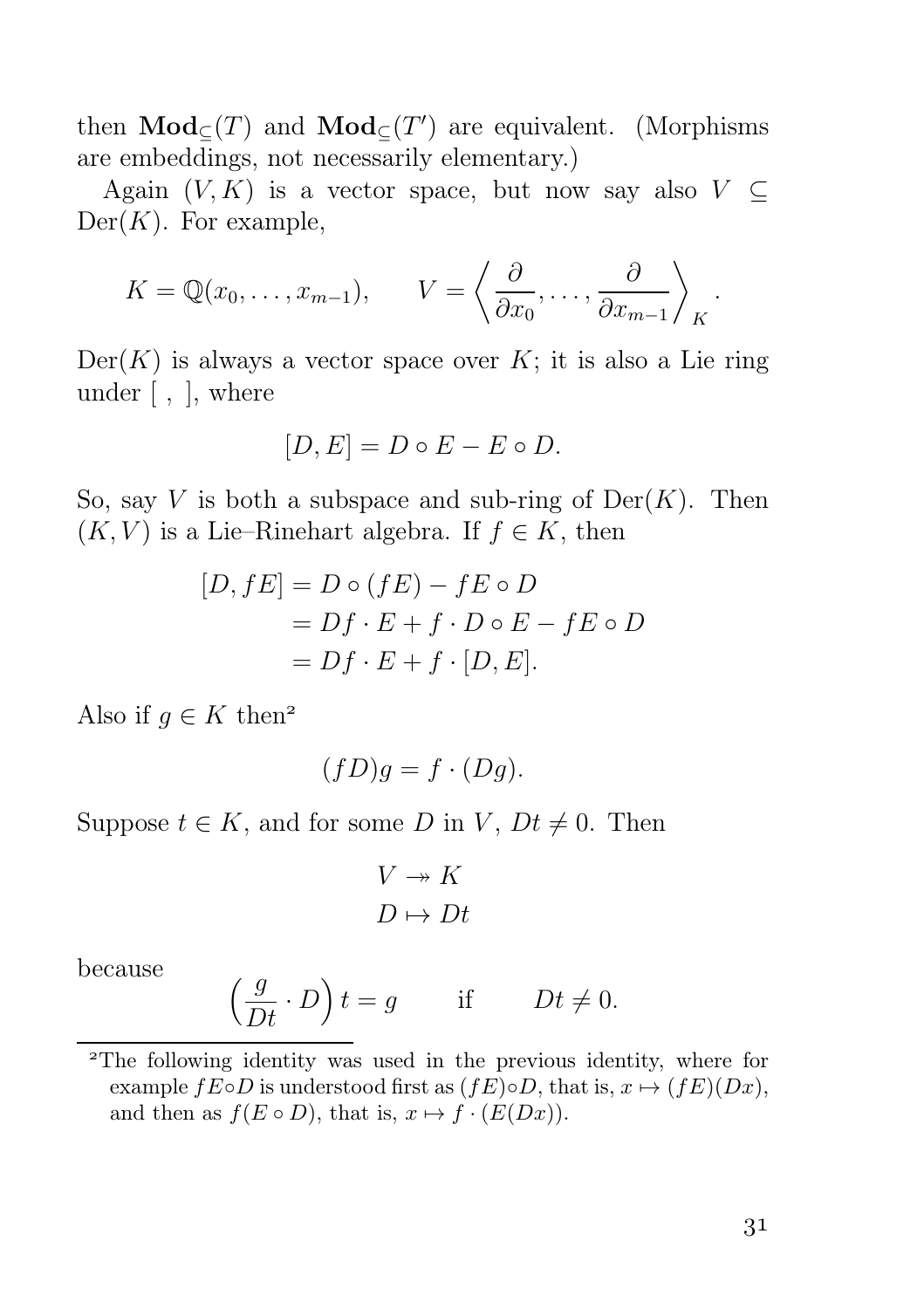Now suppose  $\dim_K V = m$ . We have

$$
K \to V^*
$$

$$
x \mapsto dx
$$

given by

$$
D(\mathrm{d}\,x) = Dx, \qquad \text{where} \qquad D \in V.
$$

The range of d spans  $V^*$ . So for some  $t^0, \ldots, t^{m-1}$  in K,

$$
V = \langle \mathrm{d} t^0, \ldots, \mathrm{d} t^{m-1} \rangle_K.
$$

Let  $(\partial_0, \ldots, \partial_{m-1})$  be the dual basis of V, so

$$
\partial_i(\mathrm{d}\,t^j)=\delta_i^j.
$$

Then  $[\partial_i, \partial_j] = 0$  in each case. So

$$
(K, \partial_0, \dots, \partial_{m-1}) \models m\text{-DF}
$$

(differential fields with  $m$  commuting derivations). The map  $D \mapsto Dt$  allows us to interpret  $(K, \partial_0, \ldots, \partial_{m-1})$  in  $(V, \mathsf{b}, t)$ (where  $t \in End(V)$  and b is the bracket) by  $\exists$  formulas. Similarly

$$
K^{m} \to V
$$

$$
(x^{0}, \dots, x^{m-1}) \mapsto \sum_{i < m} x^{i} \partial_{i}
$$

is the coordinate map of an interpretation of  $(V, \mathbf{b}, t)$  in  $(K, \partial_0, \ldots, \partial_{m-1})$ , again by ∃ formulas. So we get modelcomplete theories of Lie rings with a group endomorphism.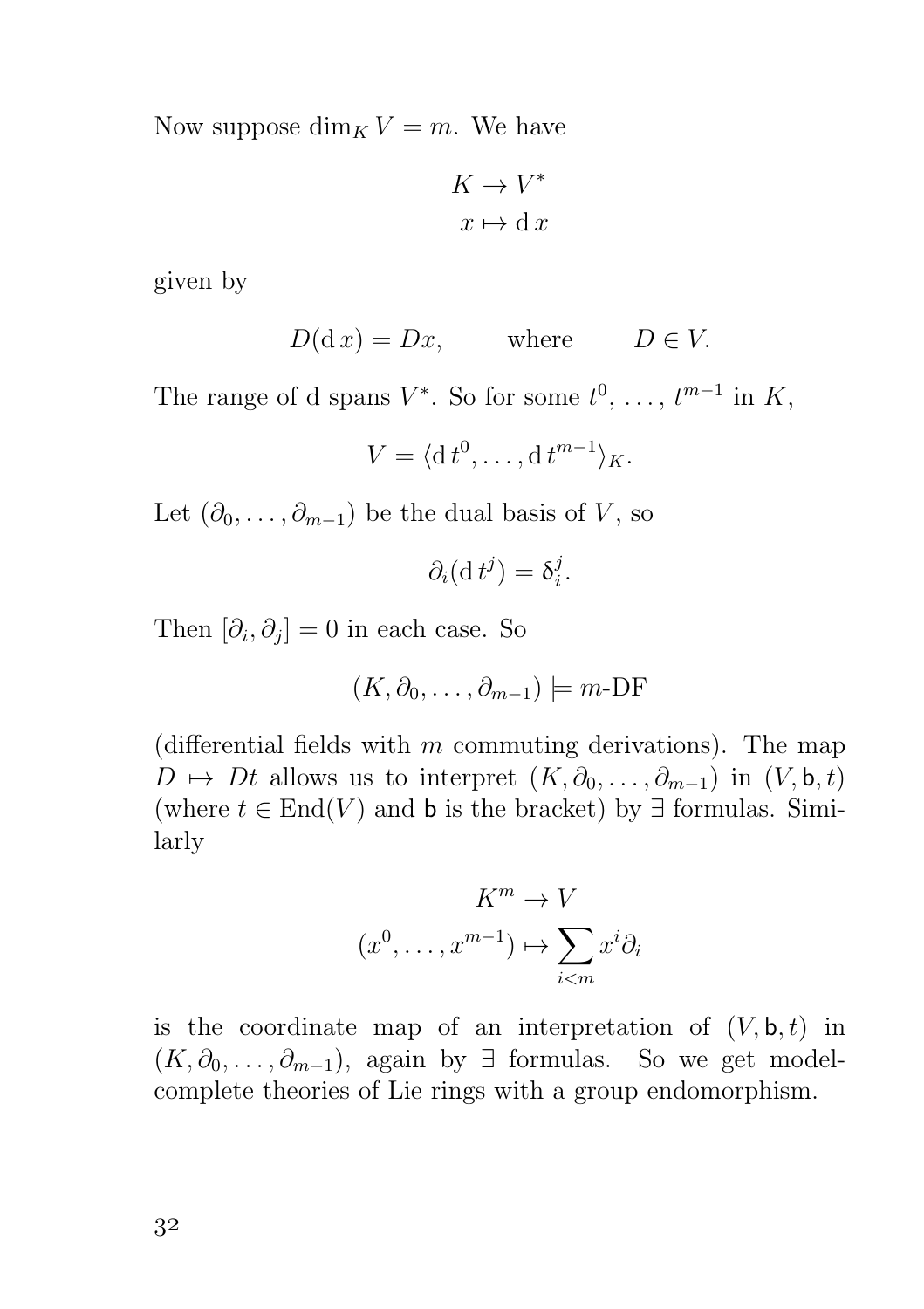## Bibliography

- [1] Richard Dedekind. Essays on the Theory of Numbers. I: Continuity and Irrational Numbers. II: The Nature and Meaning of Numbers. Authorized translation by Wooster Woodruff Beman. Dover Publications Inc., New York, 1963.
- [2] René Descartes. The Geometry of René Descartes. Dover Publications, Inc., New York, 1954. Translated from the French and Latin by David Eugene Smith and Marcia L. Latham, with a facsimile of the first edition of  $1637$ .
- [3] Euclid. *The Thirteen Books of Euclid's* Elements. Dover Publications, New York, 1956. Translated from the text of Heiberg with introduction and commentary by Thomas L. Heath. In three volumes. Republication of the second edition of  $1925$ . First edition  $1908$ .
- [4] Euclid. *The Bones*. Green Lion Press, Santa Fe, NM, . A handy where-to-find-it pocket reference companion to Euclid's Elements.
- [5] Thomas Heath. A History of Greek Mathematics. Vol. II. From Aristarchus to Diophantus. Dover Publications Inc., New York,  $1081$ . Corrected reprint of the  $1021$  original.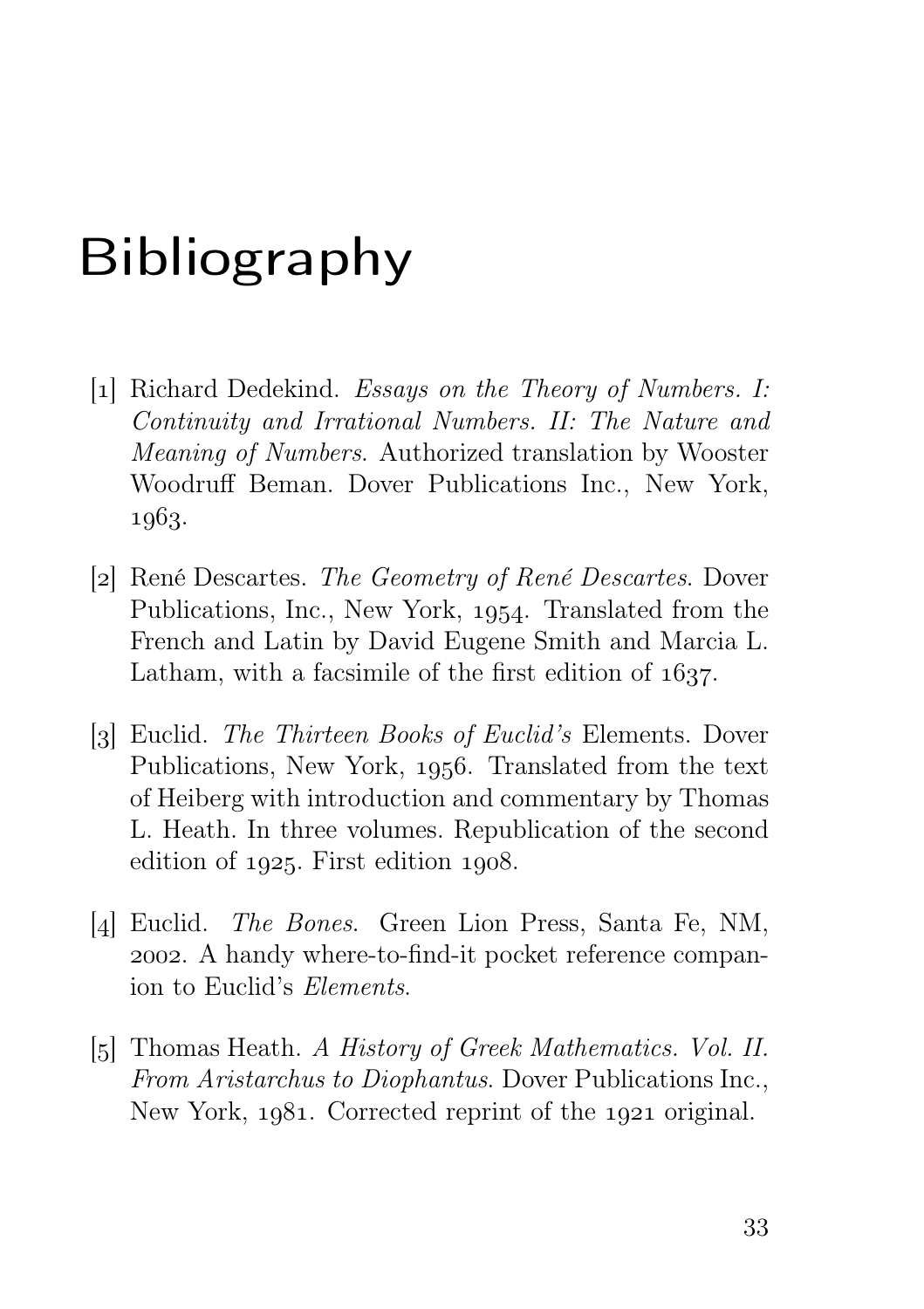- [6] David Hilbert. The Foundations of Geometry. Authorized translation by E. J. Townsend. Reprint edition. The Open Court Publishing Co., La Salle, Ill., 1959. Based on lectures  $1898$ –99. Translation copyrighted 1902. Project Gutenberg edition released December 23, 2005 (www.gutenberg.net).
- [7] Wilfrid Hodges. *Model theory*, volume  $42$  of *Encyclopedia* of Mathematics and its Applications. Cambridge University Press, Cambridge, 1993.
- [8] Özcan Kasal and David Pierce. Chains of theories and companionability. Proc. Amer. Math. Soc.,  $143(11):4937-$ 4949, 2015.
- [9] Morris Kline. *Mathematical Thought from Ancient to* Modern Times. Oxford University Press, New York, 1972.
- [10] Edmund Landau. Foundations of Analysis. The Arithmetic of Whole, Rational, Irrational and Complex Numbers. Chelsea Publishing Company, New York, N.Y., third edition,  $1966$ . Translated by F. Steinhardt; first edition  $1951$ ; first German publication,  $1929$ .
- [] Pappus of Alexandria. Pappus Alexandrini Collectionis Quae Supersunt, volume II. Weidmann, Berlin,  $1877$ . E libris manu scriptis edidit, Latina interpretatione et commentariis instruxit Fridericus Hultsch.
- [12] Pappus of Alexandria. *Book*  $\gamma$  of the Collection. Part . Introduction, Text, and Translation. Springer Sci $ence + Business Media, New York, 1986.$  Edited With Translation and Commentary by Alexander Jones.